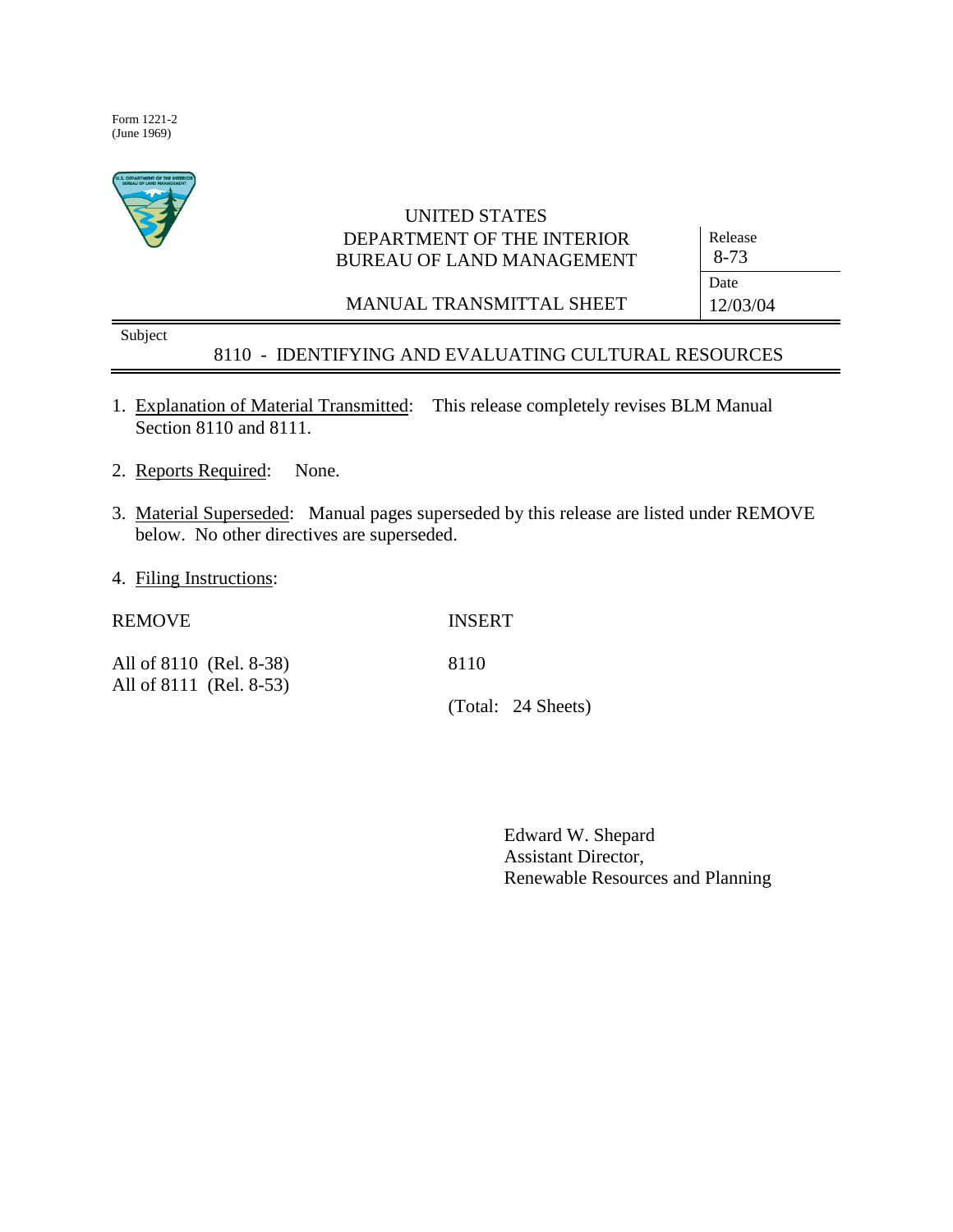## TC-1

## 8110 - IDENTIFYING AND EVALUATING CULTURAL RESOURCES - (Public)

## Table of Contents

- .01 Purpose
- .02 Objective
- .03 Authority
- .04 Responsibility
- .05 References
- .06 Policy
- .07 File and Records Maintenance

## .1 Determining Identification Needs

- .11 Elements of Identification
	- A. Inventory
	- B. Evaluation
	- C. Documentation
- .12 Information Needs
- .13 Planning
- .14 Land Use Authorizations
- .15 Environmental Documentation
- .16 SHPO Views

## .2 Gathering Cultural Resource Information

- .21 Kinds of Inventory
	- A. Class I Existing Information Inventory
	- B. Class II Probabilistic Field Survey
	- . C. Class III Intensive Field Survey
- .22 Other Information-Gathering Techniques
	- A. Reconnaissance Survey
	- B. Subsurface Probing
	- C. Test Excavation
	- D. Locating Properties of Traditional Cultural Importance
	- E. Predictive Modeling
- .23 Survey Requirements and Exceptions

## .3 Evaluating Legal Significance

- .31 Legal Standards
	- A. Accountability for Effects on Significant Properties
	- B. The Nature of Significance
	- C. A Uniform System of Significance Measurement
- .32 Determining National Register of Historic Places Eligibility
	- A. Specialist Applies the National Register Criteria
	- B. Specialist Applies SHPO Information
	- C. Specialist Makes Staff Recommendation
	- D. Legal Implications of Recommendation

BLM Manual Rel. 8-73 Supersedes Rel. 8-39, 8-52, 8-53 12/03/04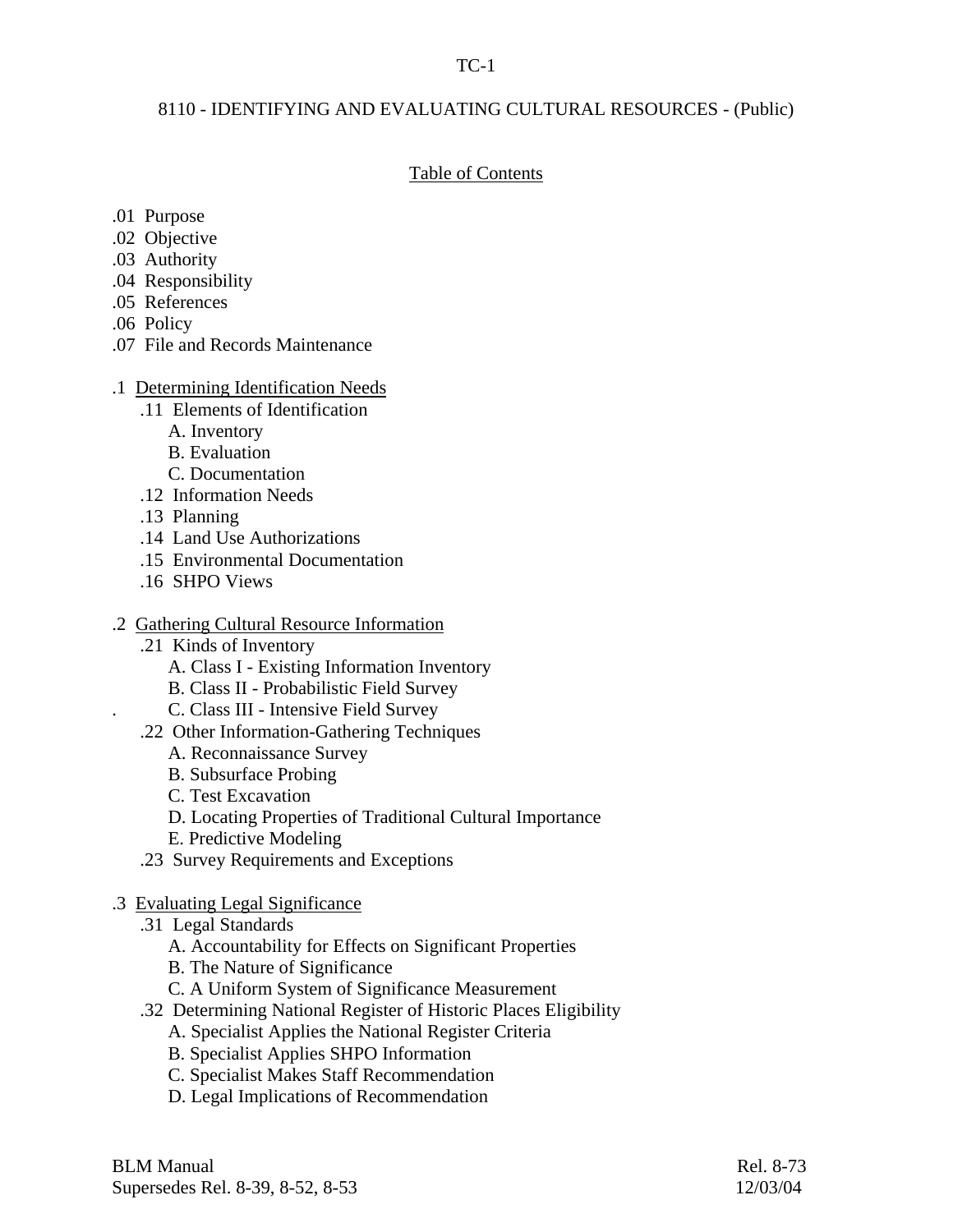TC-2

## 8110 - IDENTIFYING AND EVALUATING CULTURAL RESOURCES – (Public)

- E. The National Register Criteria
- F. Criteria Exceptions
- G. National Register of Historic Places Registration
- .33 Nationally Significant Properties
	- A. National Historic Landmarks
	- B. Nationally Significant National Register Properties
	- C. Other Historical Designations
	- D. Identification and Consultation
- .4 Categorizing According to Uses
	- .41 Allocation to Use Categories
	- .42 Use Categories
		- A. Scientific Use
		- B. Conservation for Future Use
		- C. Traditional Use
		- D. Public use
		- E. Experimental Use
		- F. Discharged from Management
	- .43 Relationship between Evaluation and Allocation
	- .44 Consultation with Outside Parties
		- A. Consultation with SHPO
		- B. Consultation with Tribes
- .5 Documentation and Maintenance of Data, Records, and Maps
	- .51 Cultural Resource Inventory Records
		- A. Cultural Resource Record Forms
		- B. Survey Record
		- C. Maps and Photographs
	- .52 Maintenance of Inventory and Evaluation Data
		- A. Paper Files
		- B. Digital Data and Automated Files
	- .53 Master Maps
	- .54 Inventory Reports
	- .55 Confidentiality
	- .56 Archival Standards
	- .57 Collections
	- .58 Inventory Updating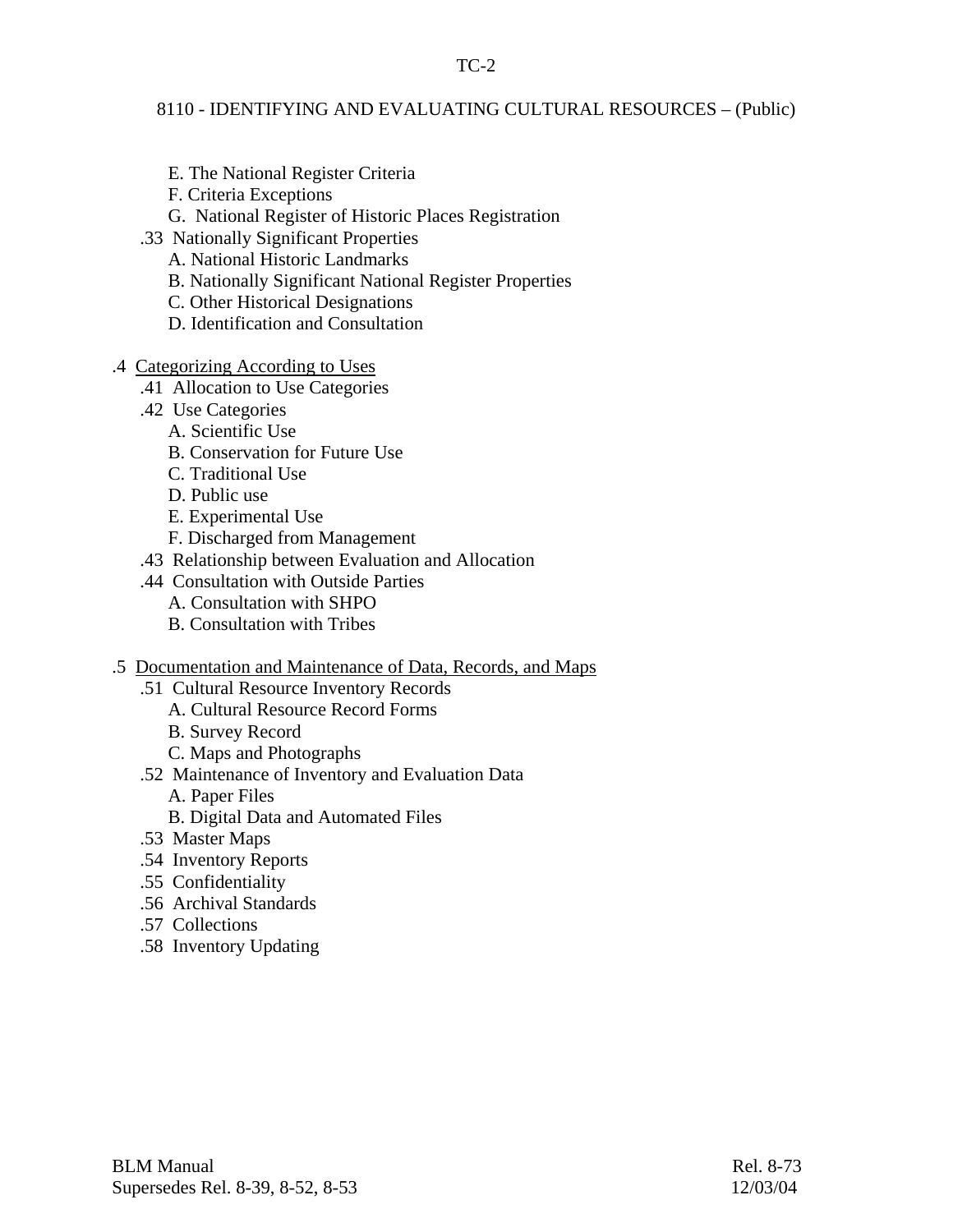## TC-3

## 8110 - IDENTIFYING AND EVALUATING CULTURAL RESOURCES – (Public)

## .6 External Review

- .61 SHPO Review
- .62 Tribal Review
- .63 Peer Review

# **Appendices**

- 1. List of Selected National Register Bulletins
- 2. Recording Cultural Resource Locations Using Global Position System (GPS) Technology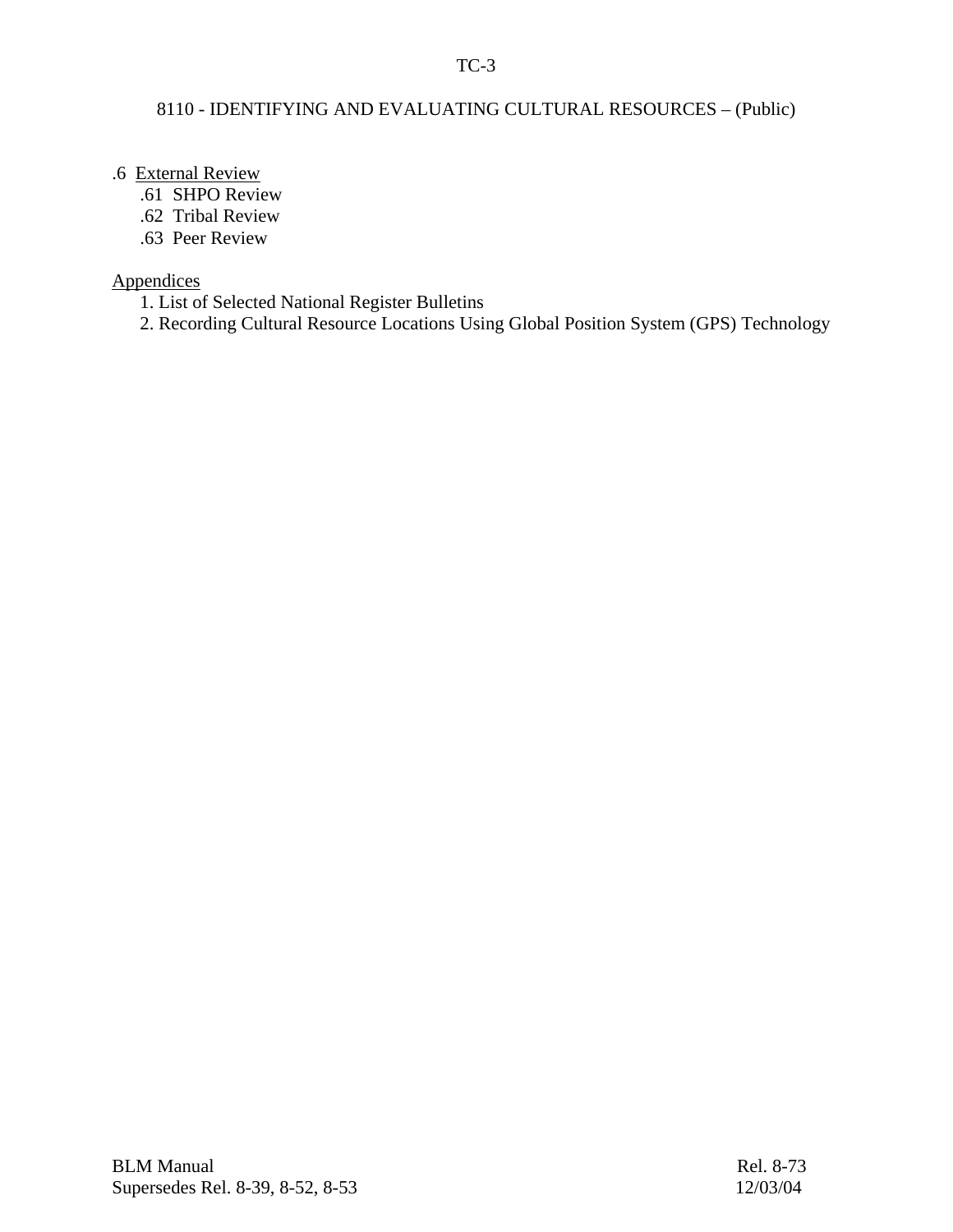.01 Purpose. This Manual Section provides general direction for identifying, evaluating, categorizing, and allocating to uses all the cultural resources that occur on public lands within a Field Office manager's jurisdiction.

.02 Objectives. The objectives of the identification component of the cultural resource management program are to ensure that BLM Field Office managers accomplish the following:

 A. Locate and record cultural resources on lands they administer and in areas affected by undertakings they authorize.

 B. Establish the resources' National Register significance and their scientific, cultural, public, traditional, and conservation values as the basis for managing the resources and the surrounding land area over the long term.

 C. Prepare to enter into land use planning with sound qualitative, quantitative, and geographical information about known and anticipated cultural resources, and with definite goals for their short- and long-term management.

 D. Maintain permanent, up-to-date records through cooperation with the State Historic Preservation Officer, and encourage their use for appropriate educational, research, and other learning purposes.

.03 Authority. (See BLM Manual Section 8100.03.)

.04 Responsibility. (See BLM Manual Section 8100.04.)

.05 References. (See also BLM Manual Section 8100.05)

 A. National Programmatic Agreement of March 26, 1997, among the Director, BLM, the Chairman, Advisory Council on Historic Preservation, and the President, National Conference of State Historic Preservation Officers (see BLM Manual Section 8100, Appendix 13).

 B. "Secretary of the Interior's Standards and Guidelines for Archeology and Historic Preservation," published by the National Park Service at 48 FR 44716, September 29, 1983.

 C. "Secretary of the Interior's Standards and Guidelines for Federal Agency Historic Preservation Programs Pursuant to the National Historic Preservation Act," published by the National Park Service at 63 FR 20496, April 24, 1998.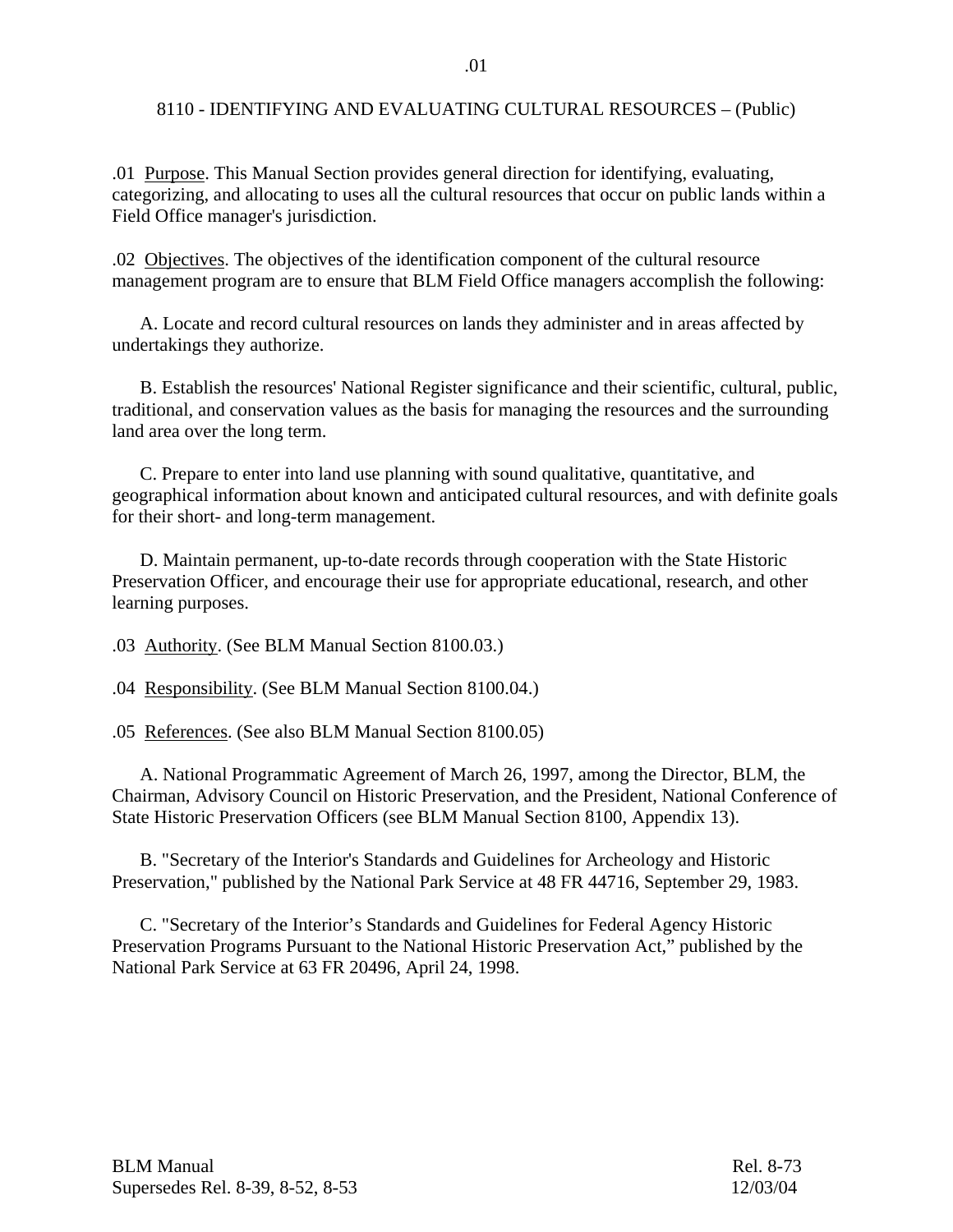D. "Treatment of Archeological Properties: A Handbook," available from the Advisory Council on Historic Preservation. See also 45 FR 78808, November 26, 1980.

 E. National Register Bulletin series, published by the National Park Service (see Appendix 1 for selected list).

F. Glossary of Terms, BLM Manual Section 8100.

.06 Policy.

The BLM's Field Office managers, with the assistance and advice of professionally qualified cultural resource staff, shall:

 A. Incorporate cultural resource considerations into all aspects of planning and decision making.

 B. Complete appropriate levels of cultural resource inventory, evaluation, and documentation, at the appropriate stage in planning, for all lands potentially affected by BLM decisions, regardless of ownership.

 C. Consider the character, importance, potential uses, and appropriate management of cultural resources when inventorying, evaluating, and documenting them.

 D. Inventory cultural resources that are potentially affected by Section 106 undertakings, by the methods and at a level commensurate with the nature of the proposed undertaking and its likely effects on the protection and management of the cultural resources (see additional guidance in 8110.23 and 8140.2).

 E. Ensure that only professionally qualified archaeologists, historians, anthropologists, architectural historians, or other specialists as appropriate to the nature of the resources, locate, evaluate, document, or collect cultural resources (see Glossary of Terms, BLM Manual Section 8100: "professionally qualified;" and Section 8100.03).

 F. Record all cultural resource locations using Global Positioning System (GPS) technology, at a level of accuracy within a mean error of 12.5 meters or less at a 95 percent confidence level. (See Appendix 2.)

 G. Allocate cultural resources on public land to the appropriate use categories and manage them in a manner that ensures, protects, or contributes to their assigned uses.

 H. Cooperate in sharing cultural resource data with State Historic Preservation Offices (SHPO) according to the State's BLM-SHPO Protocol established pursuant to the national Programmatic Agreement, ensuring that records and data bases will be permanently maintained, properly secured, and kept current and readily available to meet agency information needs.

| <b>BLM Manual</b>                | Rel. 8-73 |
|----------------------------------|-----------|
| Supersedes Rel. 8-39, 8-52, 8-53 | 12/03/04  |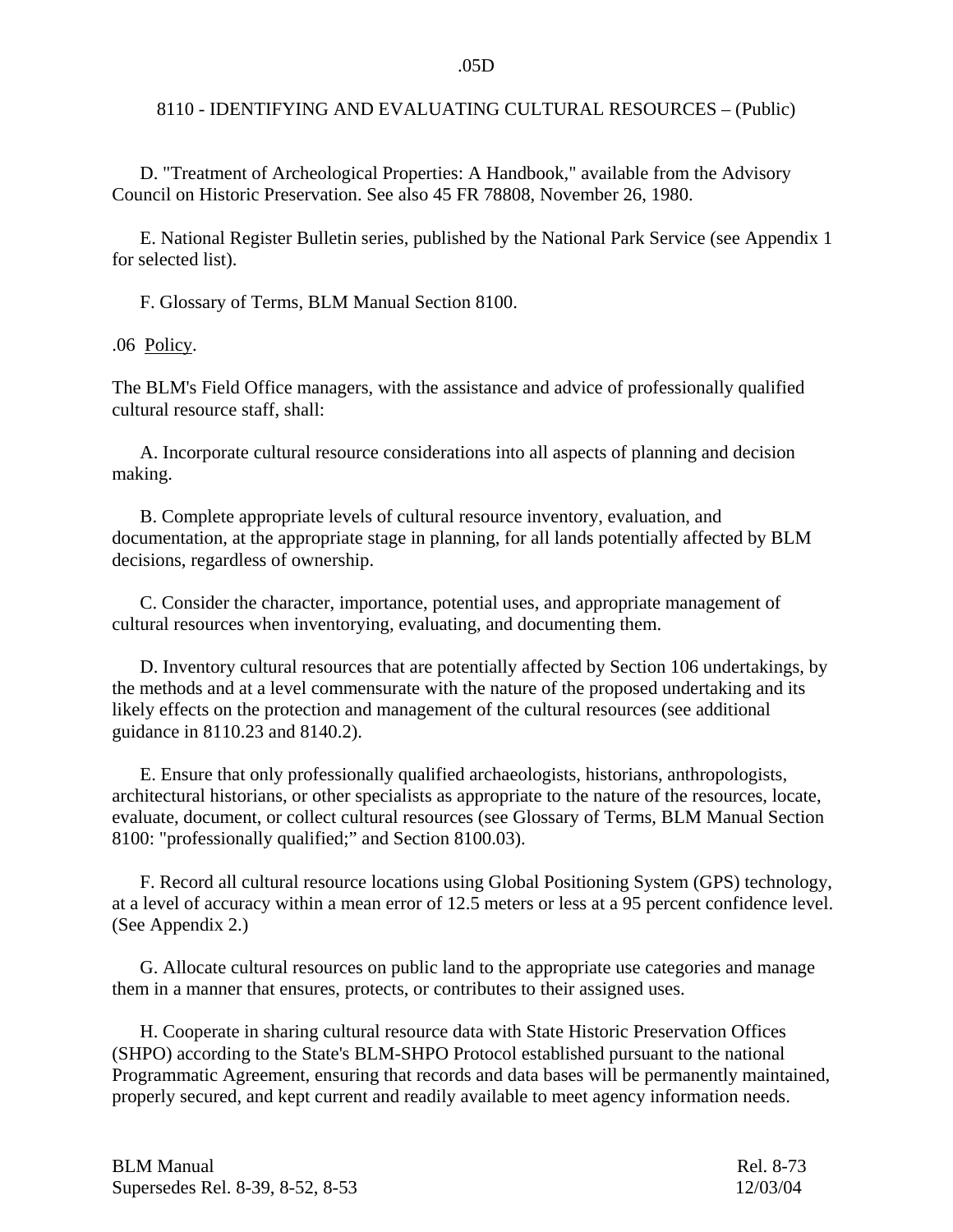I. Withhold sensitive information from public disclosure when disclosure would threaten the resources (see National Historic Preservation Act, Section 304, BLM Manual Section 8100, Appendix 5; and Archaeological Resources Protection Act, Section 9, BLM Manual Section 8100, Appendix 8).

 J. Provide Federal, tribal, State, and local agencies, qualified professionals, and the public with access to cultural resource information when access would further the BLM's objectives, consistent with the National Historic Preservation Act and the Archaeological Resources Protection Act, and would not result in harm to the resources.

.07 File and Records Maintenance. See .11C, .32C, .5, .51-.57. Filing requirements are found in the GRS/BLM Combined Records Schedule (Schedule 4).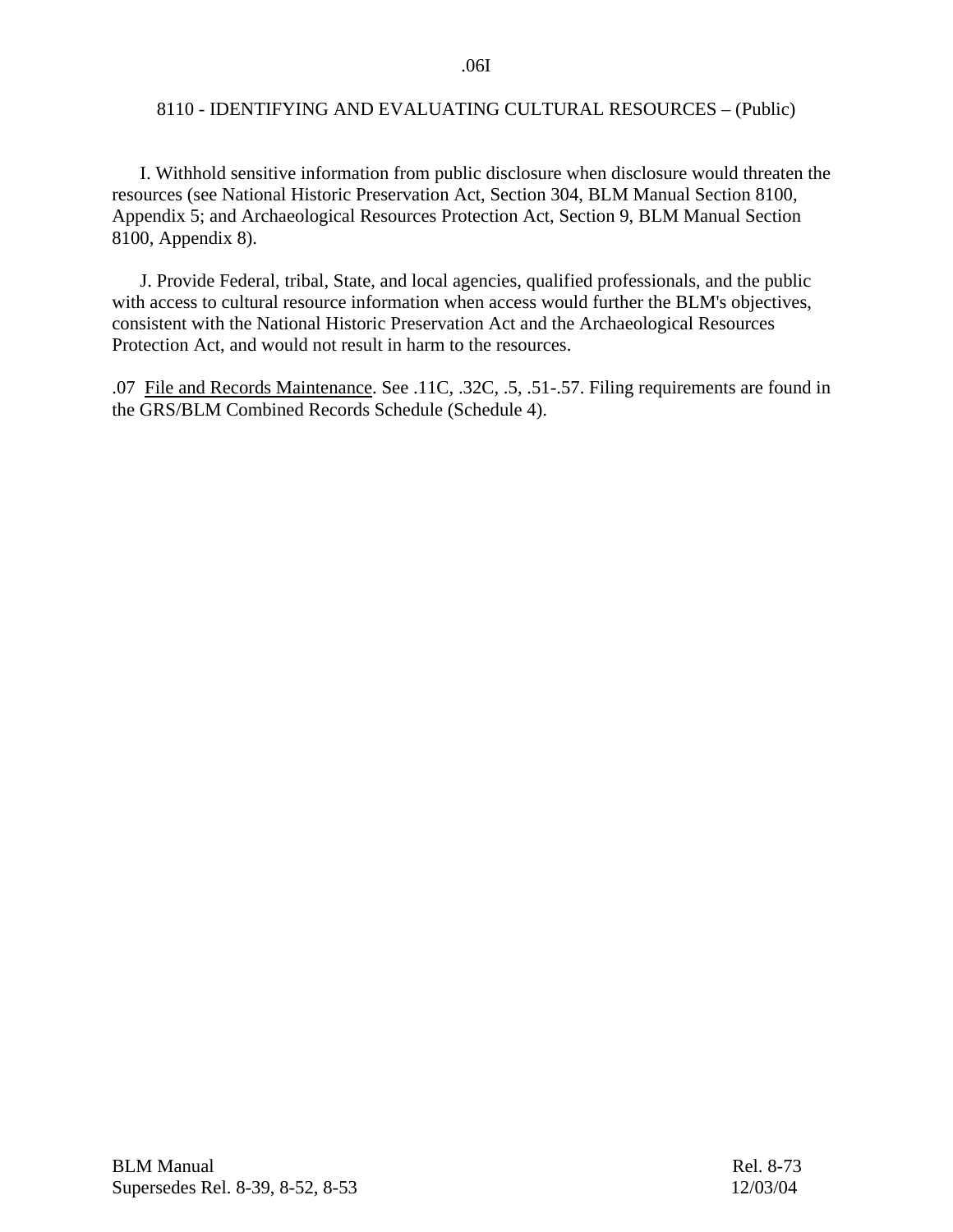.1 Determining Identification Needs. The timely and adequate professional identification of cultural resources on public lands and in areas affected by BLM's undertakings is essential to making informed resource management and land use decisions.

 .11 Elements of Identification. Inventory, evaluation, and documentation are the three main elements of identification. Each has a critical role to play in enabling the long-term management and use of cultural resources.

 A. Inventory is meant to ensure that the nature and distribution of cultural resources on BLM-administered lands (and in areas affected by BLM undertakings) are identified by professional cultural resource staff and made known to the responsible Field Office manager.

 B. Evaluation is meant to ensure that the significance and use potential of the cultural resources are analyzed and recommended by professional cultural resource staff and approved by the responsible Field Office manager, after appropriate consultation with the State Historic Preservation Officer and tribal officials.

 C. Documentation is meant to record adequately the resources' location, geographical settings, physical characteristics, and scientific, historical, architectural, traditional, educational, interpretive, and conservation values. Documentation is not done as a separate step but occurs throughout the identification process. Qualified professionals prepare documentation in the course of inventorying and evaluating cultural resources. The BLM works in cooperation with State Historic Preservation Offices to ensure that this documentation is maintained in permanent and secure paper and digital files and databases in a manner that fulfills data sharing requirements of the national Programmatic Agreement and data sharing agreements and programs that exist for individual states.

 .12 Information Needs. During the earliest feasible stage of land use planning or environmental review, the Field Office manager, assisted by professional staff, will determine the information needed to locate and evaluate cultural resources potentially affected by the plan or undertaking. After this determination, the Field Office manager will also seek information from relevant Indian tribes and interested persons to identify historic and traditional cultural properties and potential effects on them. Where possible, information needs can be determined on a large-scale programmatic basis.

 A. During planning, the Field Office manager, assisted by professional staff, shall complete cultural resource inventory, evaluation, and use allocations for public lands potentially affected by planning decisions as an integral component of regional plans, local interdisciplinary plans, or project plans.

 B. In issuing land use authorizations, the Field Office manager shall ensure that areas where proposed land uses are being considered in response to a land use application or a BLM proposal are inventoried to identify potentially affected cultural resources at a level commensurate with the nature of the proposed undertaking and its likely effects on cultural resources.

| <b>BLM Manual</b>                | Rel. 8-73 |
|----------------------------------|-----------|
| Supersedes Rel. 8-39, 8-52, 8-53 | 12/03/04  |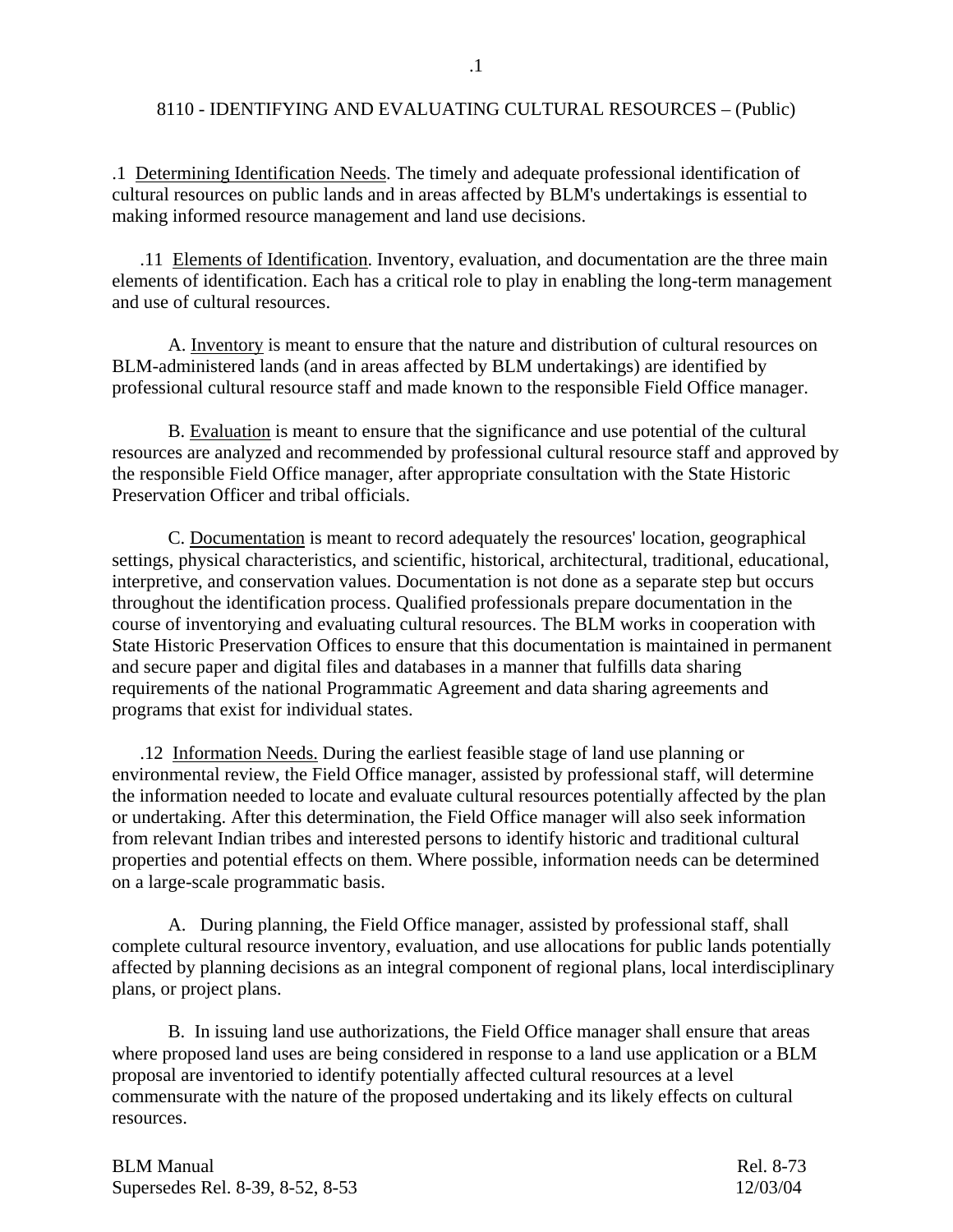.13 Environmental Documentation. When an environmental assessment or environmental impact statement is being prepared for a proposed land use that might affect cultural resources, preparers must have access to sufficient inventory data, and professional expertise, to allow them to give meaningful consideration to cultural resources known or projected to occur in the potential impact area.

 .14 SHPO Views. The Field Office manager shall consider the views of the appropriate SHPO(s), obtained programmatically or on a case basis as appropriate, before making decisions about cultural resource inventory needs, evaluations, and treatment options relating to a planning effort or proposed land use. Where the BLM national Programmatic Agreement is active, SHPO views shall be obtained according to the State's BLM-SHPO Protocol.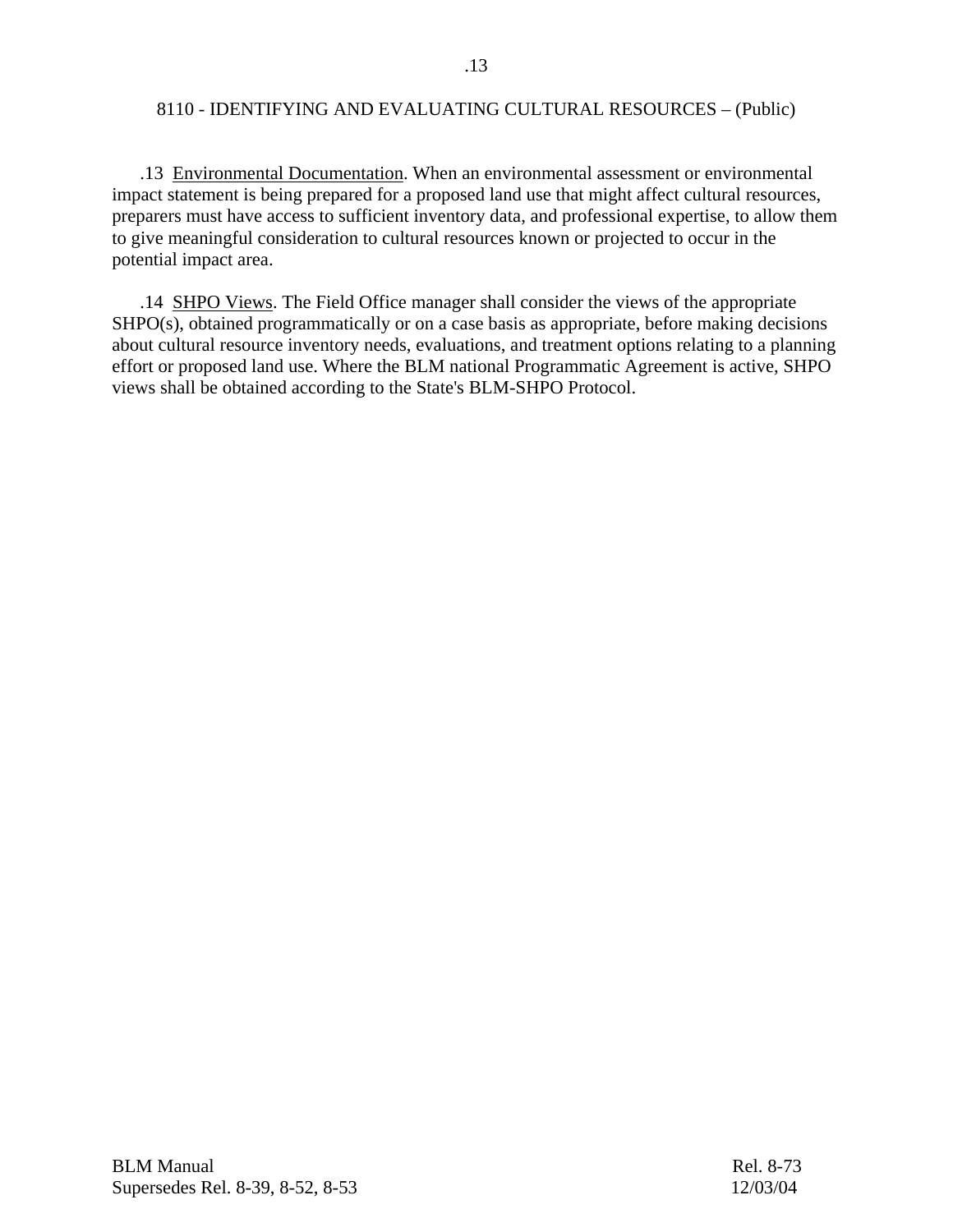.2 Gathering Cultural Resource Information. Given that inventory, evaluation, and documentation are the three main elements of cultural resource identification, inventory – a representation of the cultural resource content of a geographical locale – is the most fundamental element.

.21 Kinds of Inventory. The BLM cultural resource inventory system is composed of three kinds of inventory: class I - existing information inventory; class II - probabilistic field survey; and class III - intensive field survey (see .21A-C). Each is designed to provide specific kinds of cultural resource information for various planning and resource management needs. The most frequently employed method of inventory is class III survey carried out for specific projects to enable BLM to comply with Section 106 of the National Historic Preservation Act (NHPA) before making decisions about proposed land and resource uses. In those cases, unless specifically prohibited in regulations, the cost of inventories shall be the responsibility of the land-use applicant or the benefiting BLM activity, as authorized in Section 110(g) of NHPA.

#### A. Class I - Existing Information Inventory.

 1. A class I inventory is most useful for gaining a comprehensive view of all the known archaeological, historic, cultural and traditional places within a large area, such as the area to be covered by a land-use plan or an EIS.A class I inventory is a professionally prepared study that includes a compilation and analysis of all reasonably available cultural resource data and literature, and a management-focused, interpretive, narrative overview, and synthesis of the data. The overview also defines regional research questions and treatment options. Existing cultural resource data are obtained from published and unpublished documents, BLM cultural resource inventory records, institutional site files, State and national registers, interviews, and other information sources. Class I inventories, which should have prehistoric, historic, and ethnological elements, are in large part chronicles of past land uses, and as such they should be relevant to current land use decisions. General information about sacred sites and other places of traditional cultural or religious importance to Native Americans or other cultural groups (including "traditional cultural properties" as discussed in National Register Bulletin No. 38) should as much as possible be included in the inventory. Class I inventories are periodically updated, in both the compilation and the synthesis, to incorporate new data from class II and class III inventories, histories, oral testimony, and other sources. They can be used to develop regional research designs for resource evaluation. Maintaining current class I inventories in Geographic Information System (GIS) compatible format is of critical importance for making cultural resources information readily available for research, planning, management and compliance activities.

 a. Purpose. The purpose of a class I inventory is to provide cultural resource specialists and managers with an informed basis for understanding the study area in terms of:

 (1) The range of variety, the apparent extent, and the probable importance of each of the various kinds of cultural resources presently known to exist within the study area, including how and by whom they may be considered important.

| <b>BLM Manual</b>                | Rel. 8-73 |
|----------------------------------|-----------|
| Supersedes Rel. 8-39, 8-52, 8-53 | 12/03/04  |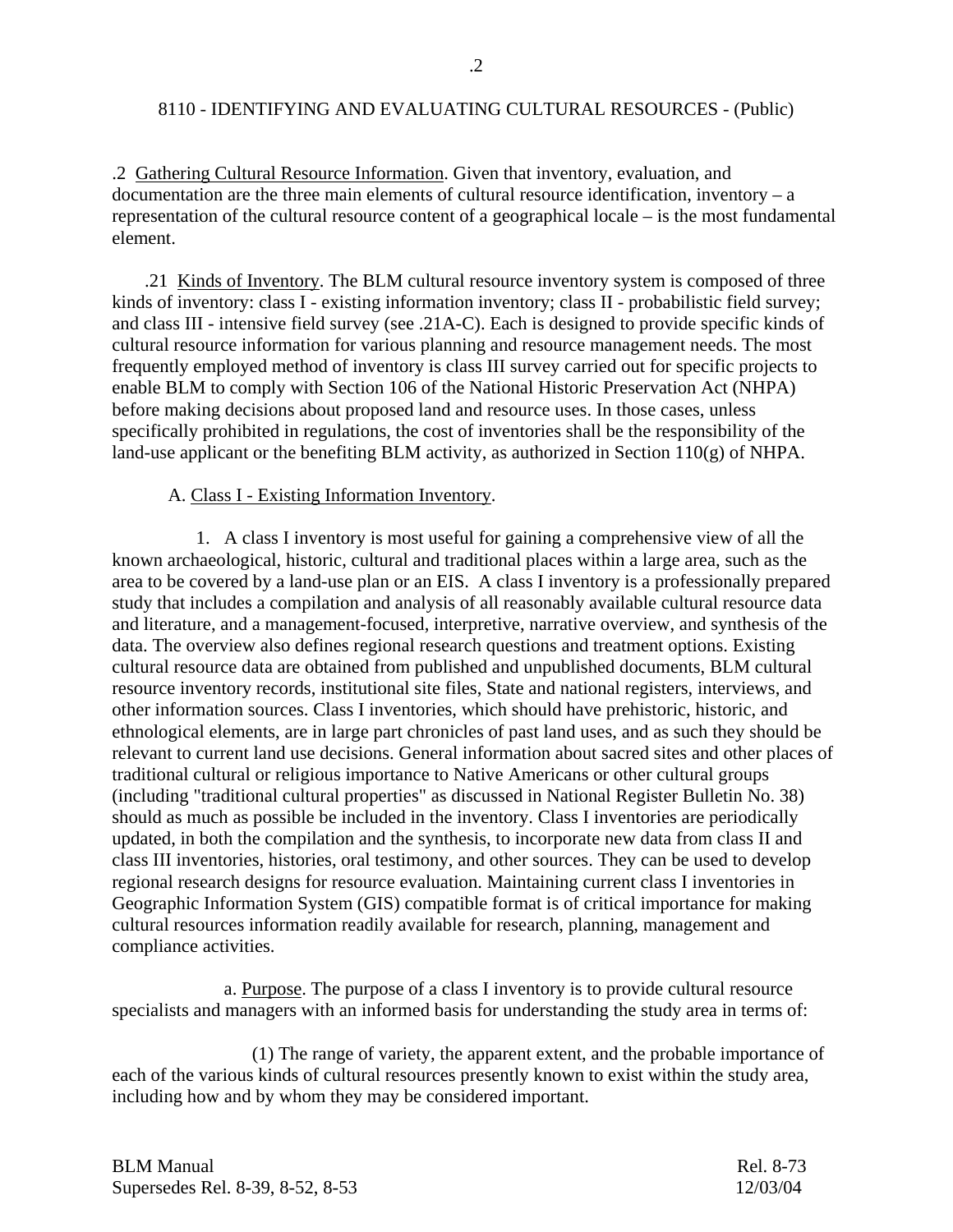## .21A1a(2)

## 8110 - IDENTIFYING AND EVALUATING CULTURAL RESOURCES – (Public)

 (2) The natural settings where the various known kinds of cultural resources might be expected to occur or not to occur within the study area, based on present information.

 (3) The potential for and probable consequences of conflict between the known kinds of cultural resources and the various types of land and resource uses that are likely to be proposed in the study area.

 (4) The need for new cultural resource survey to improve the state of knowledge, especially where there are substantial data gaps because previous survey has been limited and/or biased, and the data gaps coincide with areas of potential land use.

 (5) The human uses of the land and resources through time, as evidenced in the prehistoric and historic record, and the ways that this knowledge of successful and unsuccessful past adaptations might apply to decisionmaking for current land use proposals.

 b. Not a mere "records check". A class I inventory is a detailed study consisting of all the elements described in .21A3 and A4. In contrast, a "literature review," "existing data review," "file search," or "records check" is generally the brief first step before initiating a field survey. Ideally, completing an existing data review means consulting the part II documentation of a completed, up-to-date class I inventory (see .21A4) and/or the SHPO's automated database. Sometimes it means checking relatively undeveloped BLM and SHPO survey and site records to learn whether any survey has been conducted and any cultural properties have been recorded nearby. This level of review is not to be confused with a full class I inventory and should not be called a class I inventory.

 2. Regional Overview. Part I of a class I inventory is a narrative overview consisting of the following 10 elements.

 a. Abstract. The abstract is a brief summary of the overview, up to 250 words in length, that highlights the major points and findings of the study. Because it may be used for various general reference systems, such as the National Technical Information System, the abstract should be sufficiently informative that a reader unfamiliar with the study area can determine the kind of information the document contains. It is basically a highly condensed version of the management summary (see next paragraph).

 b. Management Summary. The management summary or "executive summary" should be limited to approximately 2500 words. It gives a brief account of the major points of the complete class I inventory, including both the overview and the data compilation. It summarizes what is known about human land use experiences in the study area from the earliest prehistoric occupation to the immediate past, provides concise statements about the study area's cultural resource data base, and discusses the relative importance of the area's known and projected cultural resources. The five points in .21A1 are specifically addressed and may form the basis for the summary's organization. The management summary should allow the reader to be familiar with the class I inventory results without reading the entire document. It and the abstract should be prepared last.

| <b>BLM Manual</b>                | Rel. 8-73 |
|----------------------------------|-----------|
| Supersedes Rel. 8-39, 8-52, 8-53 | 12/03/04  |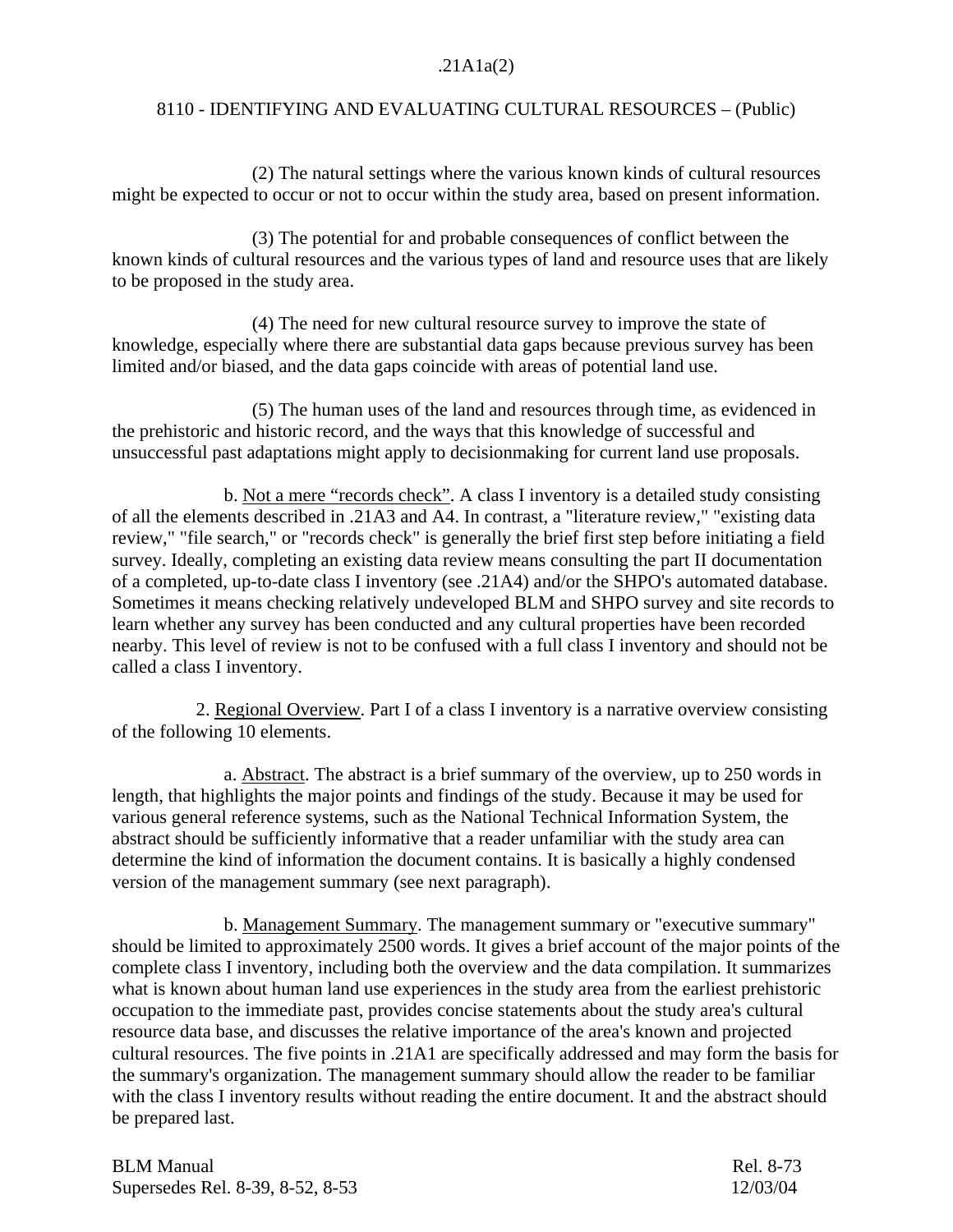c. Study Area Orientation. The study area is identified, together with the reasons and goals for the study, the underlying assumptions, and theoretical and methodological approaches to the study. Problems encountered in undertaking the work and steps taken to resolve them may be identified. The personnel involved in the study and the role of each person should be identified, as should procedures used for data collection and review, field work (if any), and report preparation.

 d. Environmental Factors. Past and present environmental factors important for understanding the study area's prehistoric and historic human use and occupation, as well as factors affecting preservation, are discussed. Factors are those that describe the geographic system of the study area:

- (1) Surface geology.
- (2) Climate.
- (3) Topography.
- (4) Soils.
- (5) Flora and fauna
- (6) The effects of human activity.
- (7) The effects of time.

The factors are treated in terms of a dynamic, interactive system, and single-factor analyses are avoided.

## e. Prior Cultural Resource Investigations and Research.

 (1) Summary of Past and Current Work. Important past and ongoing archaeological, historical, and ethnological/sociological investigations in the study area are briefly described. This should be limited to those that have contributed substantially to knowledge about the cultural resources of the study area. Investigations are assessed in terms of their strengths and weaknesses relative to the goals of the study. The general character of data and materials collected from the study area as part of the prior work are briefly discussed, including information on their nature, extent, and location.

 (2) Survey Coverage. Locations where cultural resource surveys have been conducted are identified, and surveys are assessed quantitatively and qualitatively.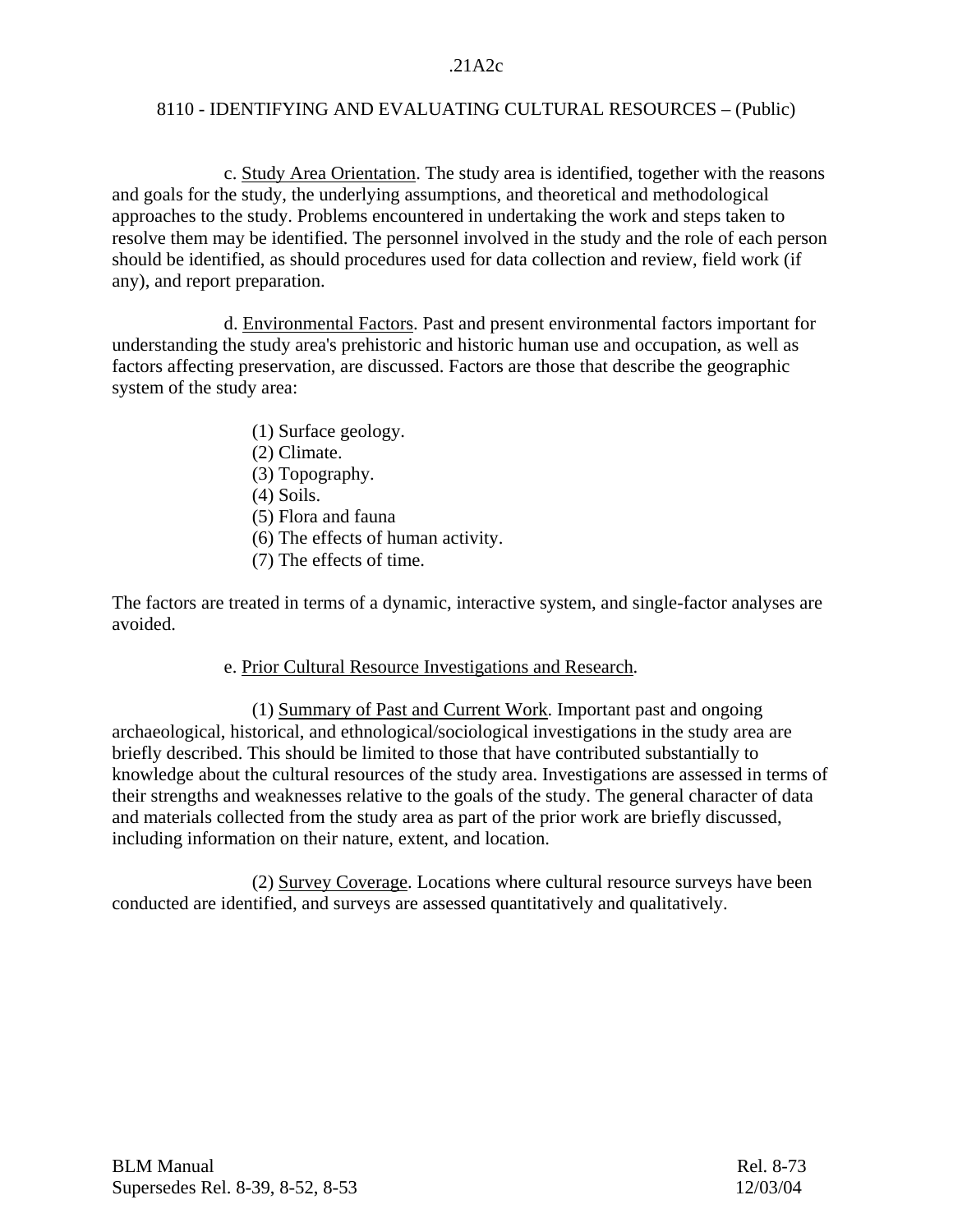## .21A2e(3)

## 8110 - IDENTIFYING AND EVALUATING CULTURAL RESOURCES – (Public)

 (3) Present Research Emphases. The problem orientation and objectives of current cultural resource research pertaining to the study area are discussed. Management orientations and objectives should also be included as applicable. Regional or problem-specific research designs or strategies presently planned or being implemented within the area are discussed. If none exists, specific research designs, strategies, or orientations from surrounding areas, that may be pertinent to the study of cultural resources within the study area, should be discussed and evaluated for possible applicability.

 f. Cultural Resource Narrative. This constitutes a major portion of the cultural resource overview, providing the descriptive data from which the synthesis is drawn. Depending on the data, it may be convenient to treat prehistoric, historic, and contemporary cultures separately, but it may also be useful to minimize these boundaries when they would detract from a clear view of continual, changing land use through time. Topics below may be organized differently as appropriate.

## (1) Prehistory.

 (a) Culture Sequence. The reconstructed prehistoric chronology of the study area is described, including summary discussion of the archaeologically defined cultures, the basis for their definition, and the field basis for their recognition.

 (b) Prehistoric Lifeways. Technological, settlement, economic, social, religious, and political systems thought to represent the various cultures described in (1) are discussed. Ethnographic analogy and inferences may be used, but should be so identified.

## (2) History.

 (a) Historic Lifeways. The lifeways of the historic groups known to have lived in or used the area, however temporarily, and including ethnic and/or religious groups as appropriate, are discussed chronologically. The discussion should extend the preceding discussion of prehistoric lifeways and should address the same topics. Historical material culture and the tangible evidence remaining or expected in the study area should be described.

 (b) Historic Context. The study area is also discussed in terms of its historical place within the broad pattern of westward movement, settlement, and land use. Historic context provides a basis for targeting future inventory and for evaluating historic period cultural resources.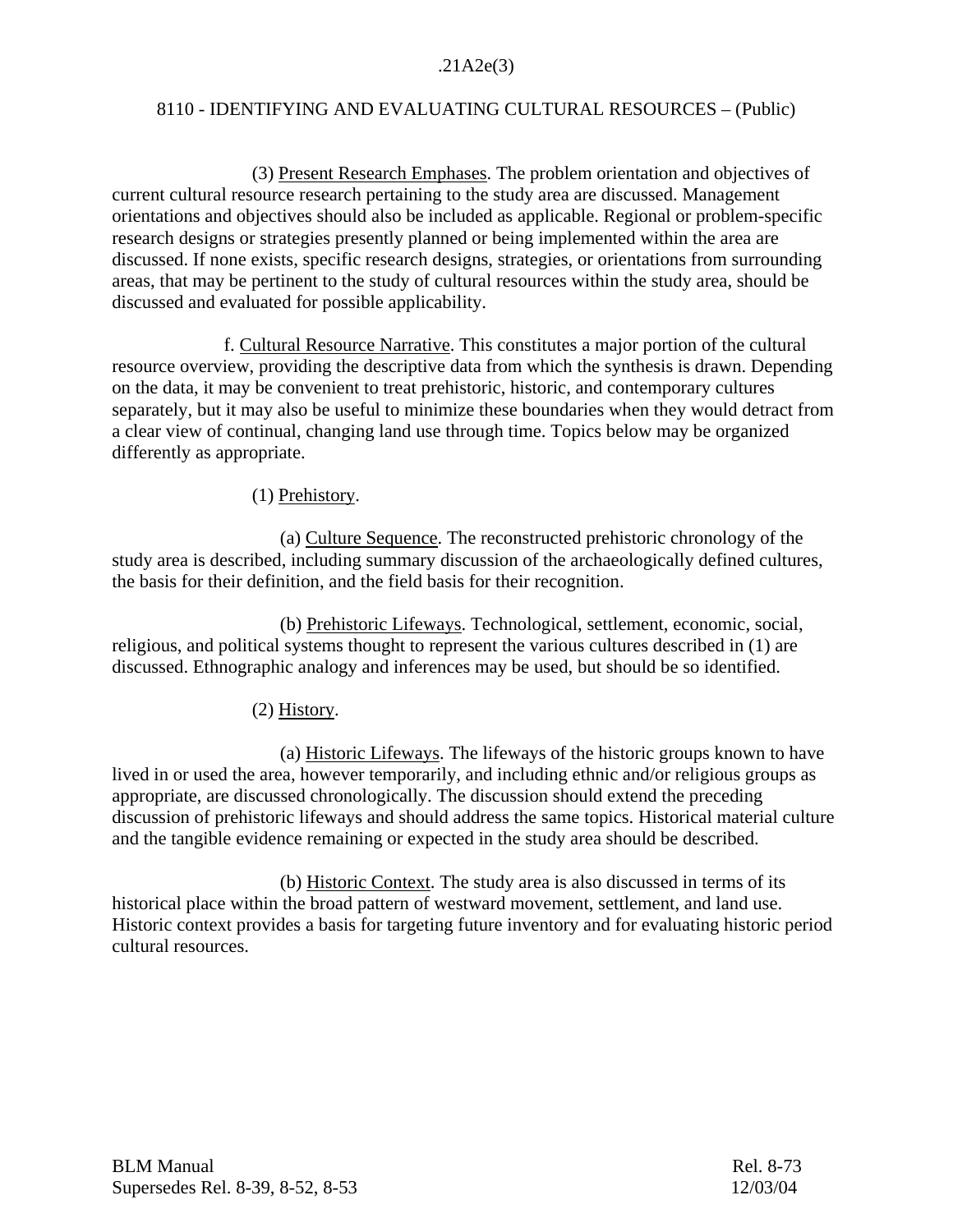## .21A2f(3)

## 8110 - IDENTIFYING AND EVALUATING CULTURAL RESOURCES – (Public)

 (3) Contemporary Culture. The populations currently occupying and/or using the study area and their lifeways are discussed, including rural members of the dominant culture. Topically, this discussion should be a further extension of discussions of the study area's Prehistory and History, paragraphs .21A2f (1) and (2). In addition, any locations that contemporary peoples are known to recognize as important to their traditional lifeways are identified, including identification of sources of information.

 (4) Cultural Chronology Summary. An outline of the cultural chronology may be used to summarize the major prehistoric, historic, and recent land uses and events occurring within or affecting the study area. A summary of variations in kinds and locations of associated cultural properties should be included.

 g. Cultural Resource Synthesis. This is a concise but comprehensive synthesis of all available cultural resource data, depicting human use and occupation of the study area from earliest prehistoric time to the present. A synthesis is more than a summary of the database. It organizes diverse and incomplete information in terms of cultural process and deals specifically, but not exclusively, with changes in settlement patterns and settlement systems; changes in land use technology; changes in land tenure; changes in the nature and effects of the cultural systems operating within the study area over time; and other topics needed to provide a coherent view of dynamic human use and occupation of the area, including factors affecting preservation of archaeological evidence. It is basically a land use theory that strives to account for all significant human use of the study area. This is the most creative and most important part of a class I inventory.

 h. Management Classification. All cultural resources known and anticipated to occur in the study area are broadly classified and grouped according to their similarities. The classification may be based on whatever organizing criteria are appropriate to the data, as reflected in the synthesis. These criteria might include some mix of age, culture, function, location, size, public or scientific appeal, attractiveness to illegal looters, etc., but should focus as much as possible on producing groupings of resources that reflect the management implications of their similarities. The classification derives from and extends the synthesis, moving the synthesis beyond its more or less theoretical conclusions and setting the stage for its practical application. It is the first step toward evaluating resources (see .3) and assigning them to uses (see Manual Section 8130). It should establish a general classificatory framework that will facilitate evaluation without preempting the evaluation process.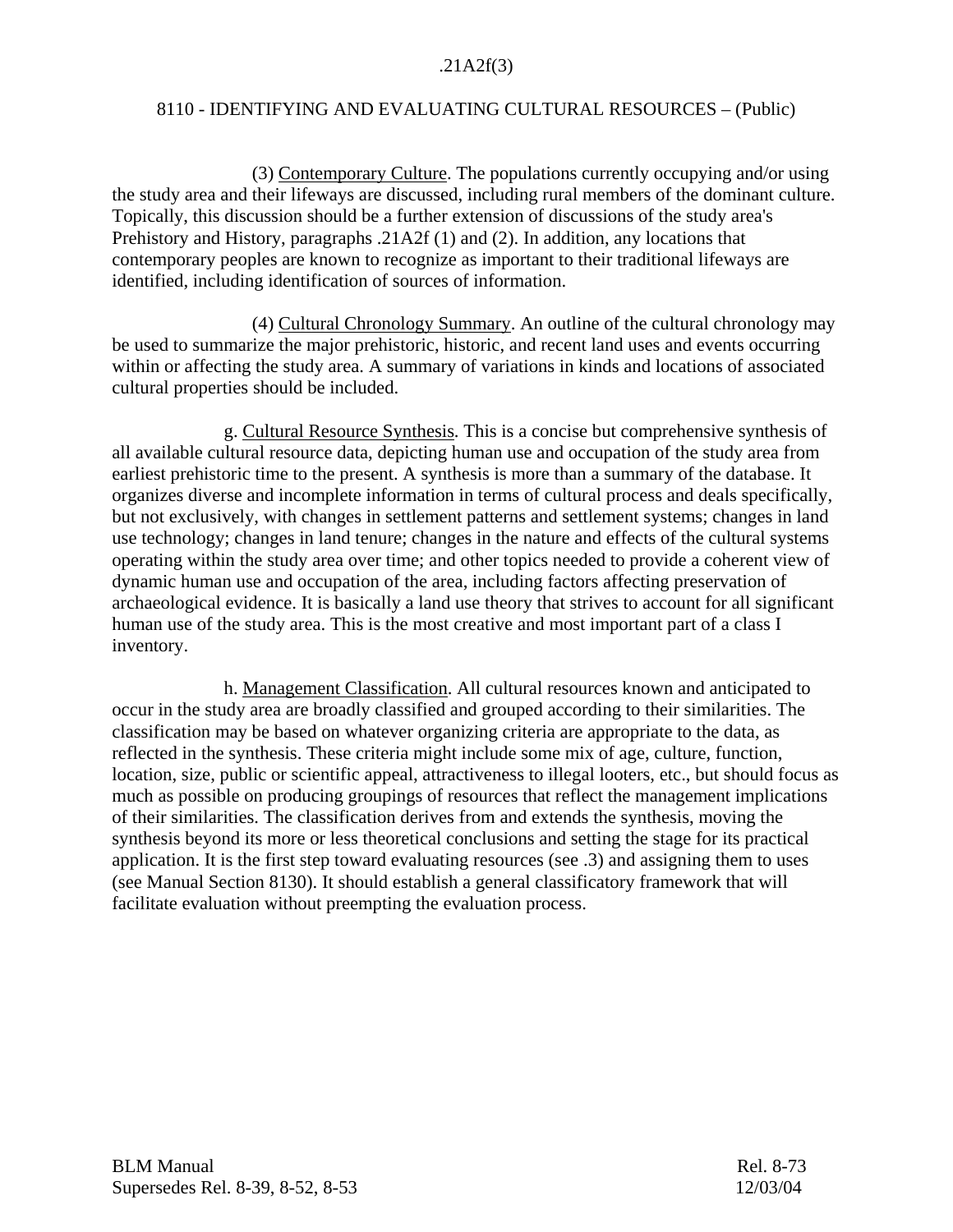i. Suggested Management Options and Research Directions. General questions and issues, relating to future archaeological, historical, and ethnological/sociological research and to future management of cultural resources in the study area, are briefly discussed. Gaps in the present data base related to these questions and issues are indicated, and future research goals and investigation needs are suggested, including well-supported, suggested priorities and strategies for new field inventory. Relevant cultural resource management options for the area are discussed, and the desirability and viability of the options are considered from public, scientific, and management points of view.

 j. Bibliography and Supporting Documentation. Pertinent backup materials follow the text. This should include an evaluatively annotated bibliography of sources cited and other relevant but uncited sources, and appendices containing relevant information not suited to presentation in the body of the report. Maps and graphics may be incorporated within the text or may follow it, as appropriate.

 3. Compilation of Known Cultural Resource Data. Part II of a class I inventory is the compilation of all known cultural resource information for the study area, consisting of the following elements.

 a. Maps. All identified cultural properties, and any traditional values that can be usefully represented on maps, shall be mapped at a scale of 1:24,000 or the nearest equivalent, preferably using GIS technology. Each such location is identified with a reference number. Permanent BLM numbers should not be assigned to unverified cultural properties (see .5). A separate map at a scale capable of showing the entire study area should indicate survey coverage and provide easy reference to the general locations and densities of known cultural resources. Relative sensitivity of subareas should be indicated, based on the importance and/or complexity of resources (and therefore the severity of potential land use conflicts) rather than on simple density alone.

 b. Inventory Forms. Copies of cultural resource recording forms not previously on file at the appropriate BLM office, from recording or repository institutions and other sources, are duplicated to supplement the BLM and SHPO record system.

 c. Report. The part II report is a brief narrative that may be included at the end of the cultural resource overview. It includes the following elements.

 (1) Data Sources. Sources used, time and personnel involved, methods used, and any problems encountered in compiling the data are summarized. Possible sources that could not be used, such as data believed to exist only outside the United States, are identified.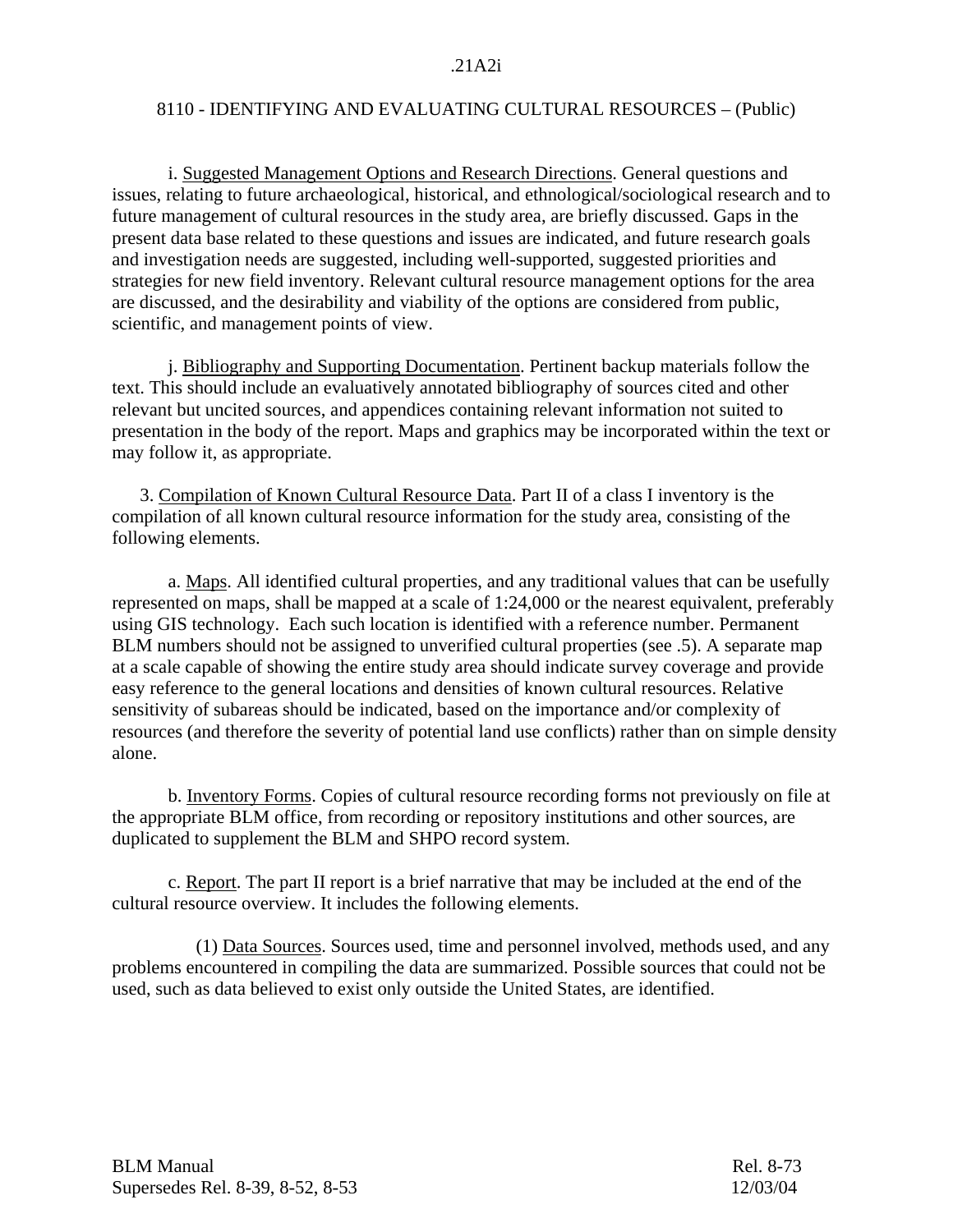## .21A3c(2)

## 8110 - IDENTIFYING AND EVALUATING CULTURAL RESOURCES – (Public)

 (2) Cultural Resource Recording Systems. Recording systems in use for the area are briefly discussed, including a description of numbering conventions and locations where records are maintained. A conversion table may be included to cross-reference between recording institutions' numbers and BLM-assigned numbers.

 (3) Data Reliability. The quality of the cultural resource data used in the compilation is assessed, including precision of cultural resource locations, definitions in use for "site" or any other term used variously or ambiguously, and other relevant observations bearing on the reliability of sources and the probable need for ground-truthing.

 (4) Formal Systems of Recognition. All cultural resources included in or formally determined eligible for the National Register of Historic Places, found to qualify for or designated as National Historic Landmarks, included in the Historic American Buildings Survey or Historic American Engineering Record, or included in State, county, or local registers or similar lists, are identified and discussed in brief.

 (5) Summary Table. A summary listing of all known cultural resources should include at least the following:

- (a) Reference number(s).
- (b) Location (cadastral or UTM).
- (c) Ownership.
- (d) Function/type.
- (e) Cultural affiliation/historic context.
- (f) Chronological placement.
- (g) Established uses.
- (h) Formal recognition.
- (i) Recorder.
- (j) Date recorded.

4. Reason for Detailed Class I Direction. To prepare for professionally acceptable on-the-ground class II and class III surveys, the BLM can rely on up-to-date method and theory literature, consultants' expertise, and the prevailing State and regional standards. However, there is no outside source for direction on how to construct a compilation and synthesis of all existing cultural resource information as preparation for multiple-use, land-use planning and day-to-day cultural resource decisionmaking. The direction above is detailed because a class I inventory is one of the most important tools a Field Office manager can have for putting useful information in plans and for guiding those day-to-day cultural resource decisions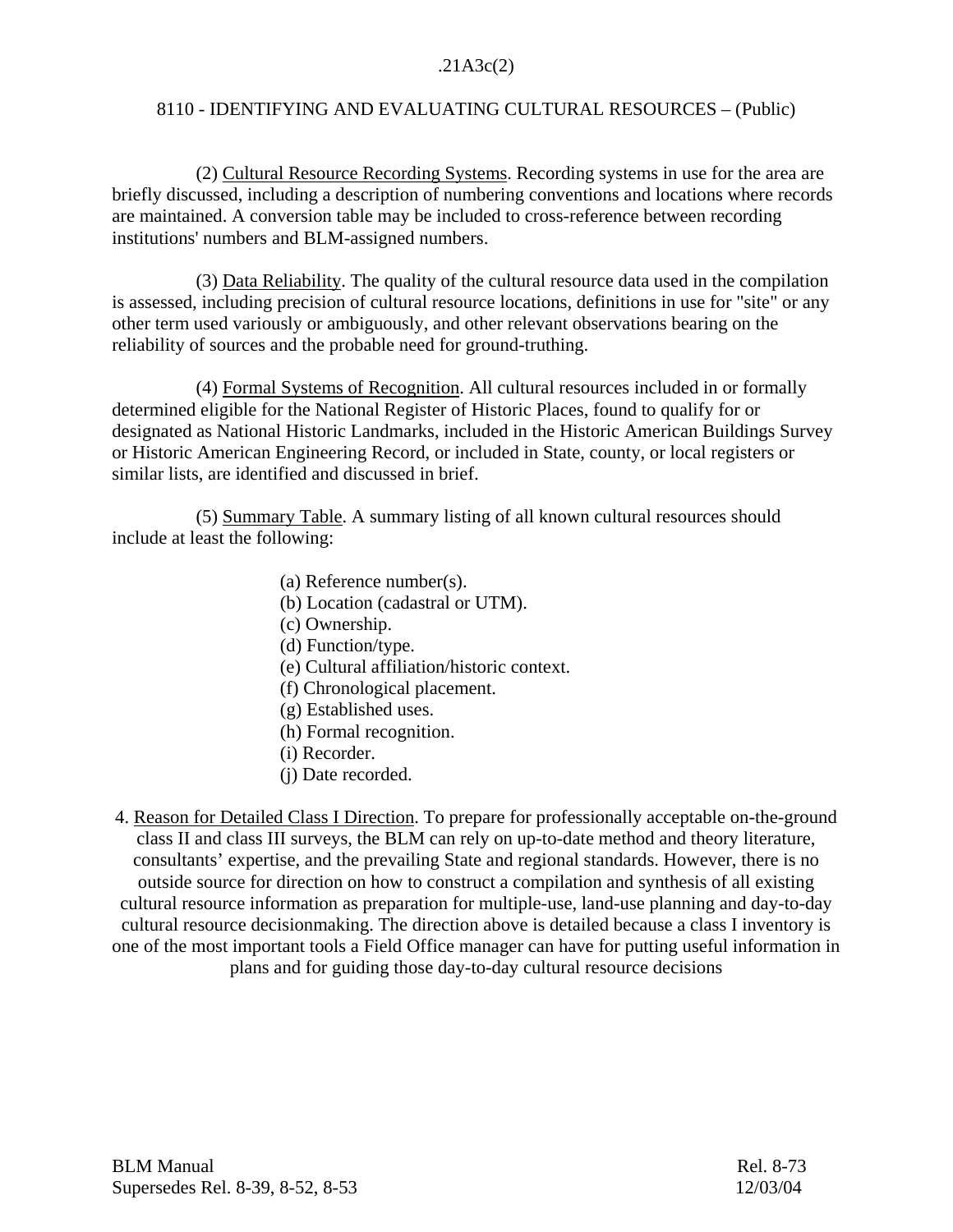#### B. Class II - Probabilistic Field Survey

 1. A class II survey is most useful for improving cultural resource information in a large area, such as for planning or EIS purposes, where insufficient systematic identification work has been done in the past.A class II probabilistic field survey is a statistically based sample survey, designed to aid in characterizing the probable density, diversity, and distribution of cultural properties in an area, to develop and test predictive models, and to answer certain kinds of research questions. Within individual sample units, survey aims, methods, and intensity are the same as those applied in class III survey. Class II survey may be conducted in several phases, using different sample designs, to improve statistical reliability.

 2. Class II survey may be appropriate when comparing alternative locations for proposed undertakings. Class II survey is generally not appropriate for determining specific effects of a proposed land use, except when the sample distribution and sample rate have proven to be sufficient to demonstrate that the specific environmental situation(s) in the area sampled did not support human occupation or use to a degree that would make further field survey information useful or meaningful. Class II survey may be appropriate when existing information about the project area or similar environments indicates that a properly designed sample survey would adequately address the relevant research questions about past human use of the area. Class II survey is generally not appropriate where designing a sample and executing a discontinuous survey may prove more demanding and time-consuming than a continuous class III survey.

 3. Class II surveys may be appropriate for testing hypotheses about presence or absence of significant prehistoric and historic archaeological and architectural properties, such as:

 a. When the regional inventory suggests a significant correlation between certain environmental variables and particular significant property types, which can be tested through sampling the study area.

 b. When comparative effects or cumulative effects assessments are needed for environmental documentation.

 c. When class I data are found to be biased or otherwise insufficient to allow for reasoned judgments during general land use planning or activity planning.

 d. When generating statistical data needed for developing and testing predictive models.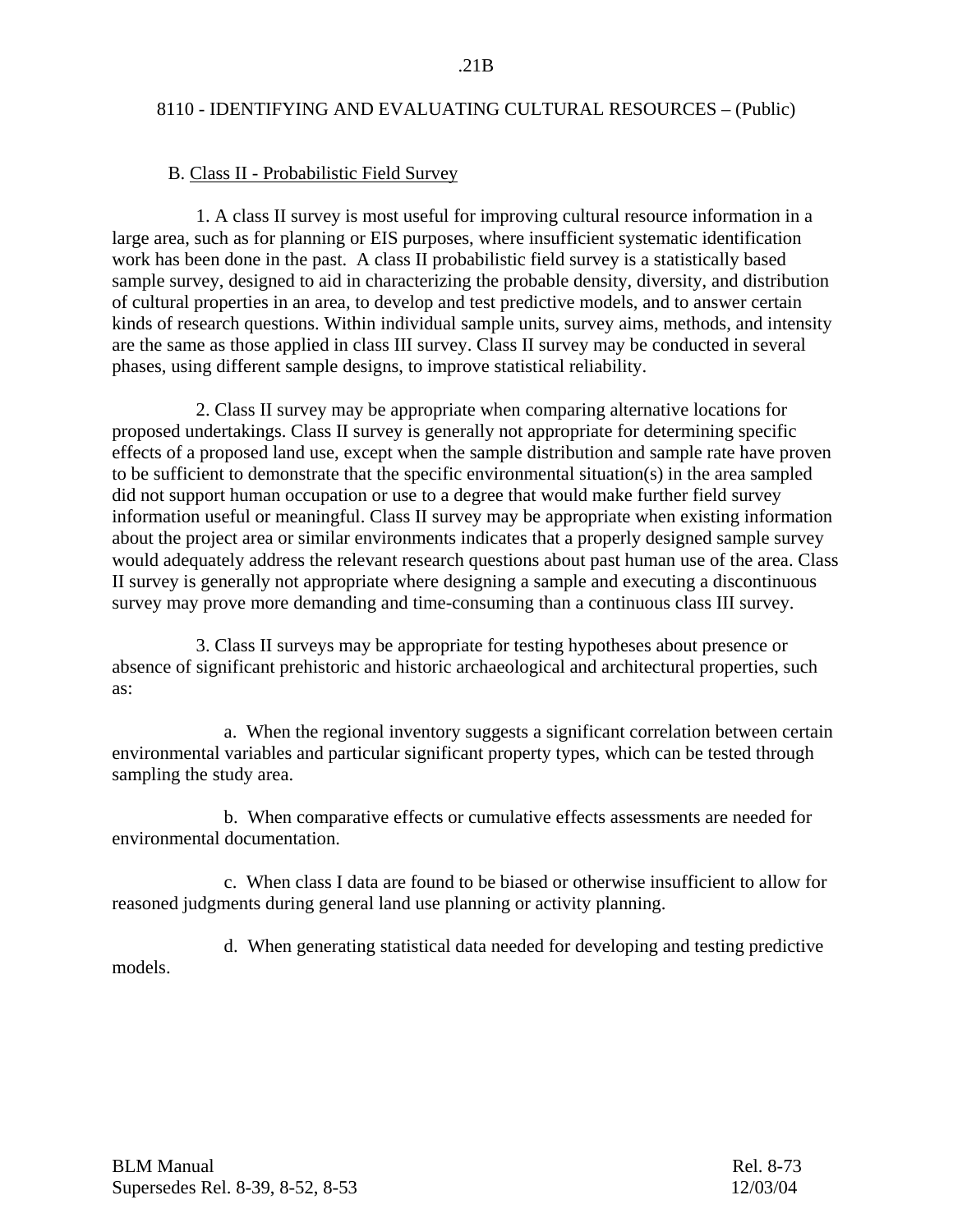4. This Manual does not discuss how to design class II surveys because the methods and theories of sampling are continually being refined. Well-qualified consultants should be retained to work with the BLM staff to develop a sample design appropriate to the particular place and the particular reasons for the data collection.

 C. Class III - Intensive Field Survey. Intensive survey is most useful when it is necessary to know precisely what historic properties exist in a given area or when information sufficient for later evaluation and treatment decisions is needed on individual historic properties. Intensive survey describes the distribution of properties in an area; determines the number, location and condition of properties; determines the types of properties actually present within the area; permits classification of individual properties; and records the physical extent of specific properties.

 1. Thorough Coverage. Consistent with standards in the Secretary of the Interior's Standards and Guidelines for Archeology and Historic Preservation (48 FR 44716, September 29, 1983), a BLM class III Intensive Field Survey is a professionally conducted, thorough pedestrian survey of an entire target area (except for any subareas exempted), intended to locate and record all historic properties.

2. Field Methods. While BLM class III methods may differ from State to State (and sometimes between geographical/cultural regions within a State), they conform to the prevailing professional survey standards for the State or region involved, provided that these standards meet or exceed the Secretary's Standards and Guidelines. Agreed-upon methodological guidance is generally incorporated by reference or inclusion in the BLM/SHPO protocol required by the national Programmatic Agreement. In Eastern States, where the Programmatic Agreement is not in use, methods are determined in consultation with the appropriate SHPO.

 3. Complete Record. A class III survey provides managers and cultural resource specialists with a complete record of cultural properties, locatable from surface and exposed profile indications, occurring within a specified and defined target area. Because class III survey is designed to produce a total inventory of the cultural properties observable within the target area (if any), once it has been completed no further survey work should be needed in the target area. Areas with dense vegetation cover, partial snow cover, dune activity, or other surfaceobscuring conditions may require further survey as these conditions change. Local conditions which might make resurvey advisable should be defined in the State's BLM-SHPO Protocol developed pursuant to the national Programmatic Agreement.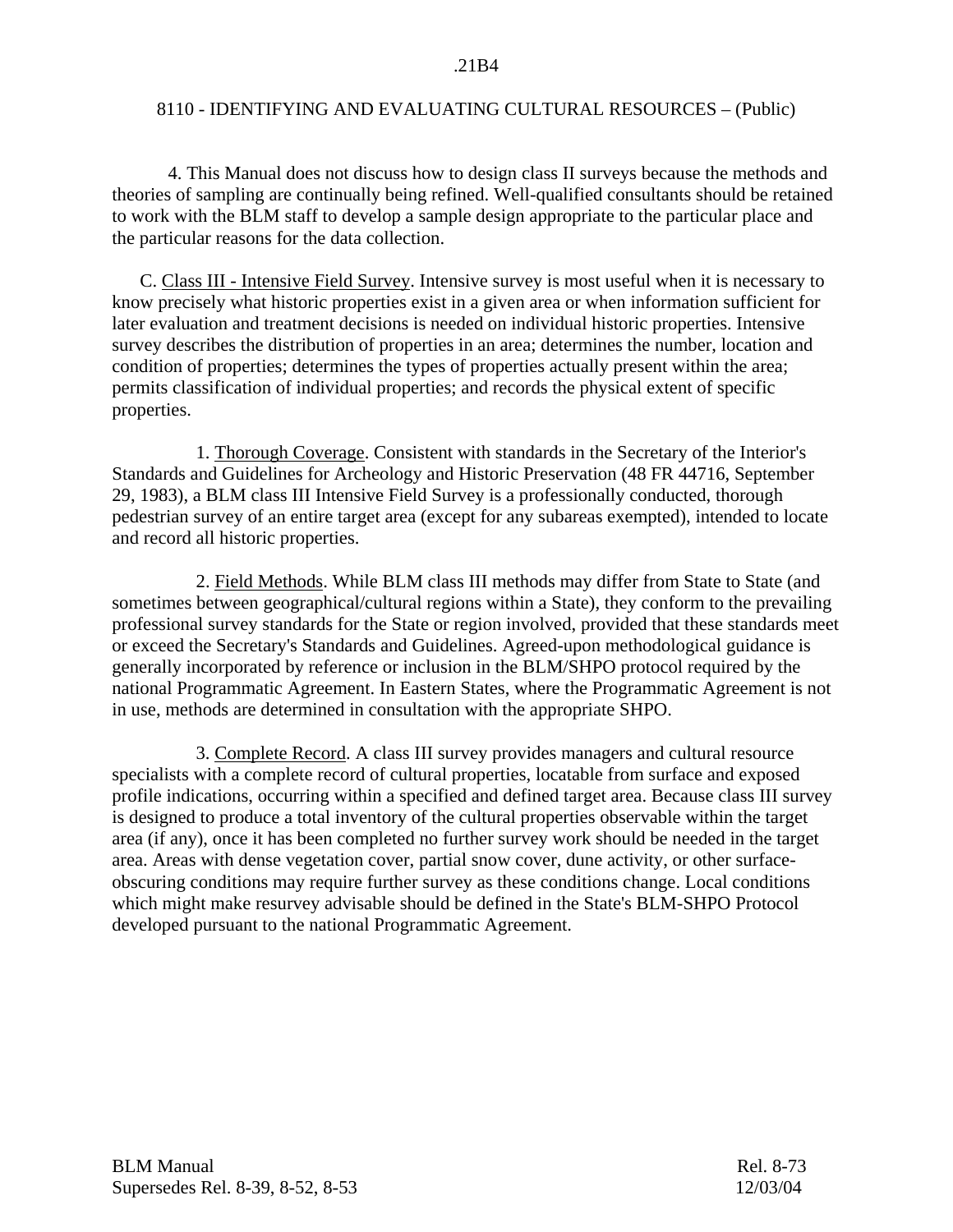4. Professional Documentation Standard. As specified in the Secretary of the Interior's Standards and Guidelines for Archeology and Historic Preservation, an intensive survey report should document: (a) the kinds of properties looked for; (b) the boundaries of the area surveyed; (c) the method of survey, including an estimate of the extent of survey coverage; (d) a record of the precise location of all properties at a degree of accuracy that meets or exceeds the National Map Accuracy Standard for 1:24,000 scale maps (http://rockyweb.cr.usgs.gov/nmapsstds/nmas.html) and, after 1 Apr 2004, obtained using Global Positioning System (GPS) technology; and (e) information on the appearance, significance, integrity and boundaries of each property sufficient to permit an evaluation of its significance. Reports should also include discussion of the area's culture history, previous research in the area, and treatment recommendations. Field work must be designed and staffed appropriately to ensure that this documentation standard will be achieved.

## .22 Other Information-Gathering Techniques

## A. Reconnaissance Survey.

 1. Standing outside the inventory classes defined in .21, a BLM reconnaissance survey is a focused or special-purpose information tool that is less systematic, less intensive, less complete, or otherwise does not meet class III inventory standards. While portions of an area investigated by reconnaissance survey may have been covered to standards, an area surveyed only by reconnaissance methods cannot be considered to be "inventoried" and may be subject to resurvey for other purposes (depending in part on the purposes and results of the reconnaissance).

2. Reconnaissance surveys may be used, among other purposes, for:

a. Checking the adequacy of previous surveys.

b. Developing recommendations about inventory needs in previously unsurveyed

areas.

c. Verifying assumed conditions that would warrant a waiver of more intensive

survey.

d. Locating architectural or other high-profile properties.

 e. Filling special management information needs, such as locating properties associated with particular kinds of landscape features, or properties potentially damaged by wildfire, wildfire suppression, or other emergency treatments; ground-truthing remote sensing results; or spot checking the effects of a class of authorized uses on a given landscape.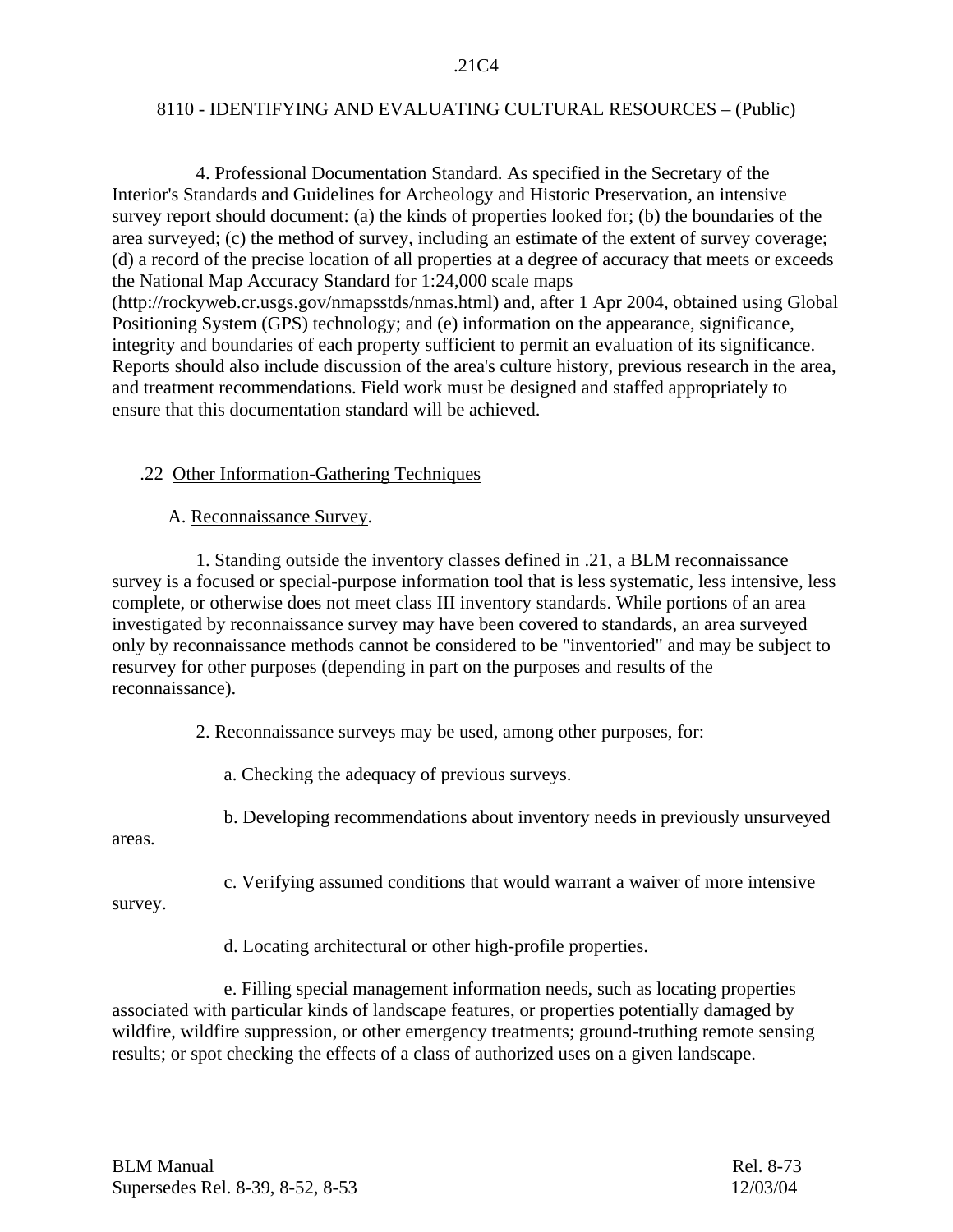B. Limited Subsurface Testing. Initial field survey should not require subsurface testing, e.g. shovel tests, as a standard practice. It may be useful where recent soil deposition could have covered cultural resources, where dense vegetation obscures cultural resources, or where it is difficult to determine the horizontal or vertical extent of a property from surface indications alone. It may be authorized under the authority of a survey and recordation permit, as long as (1) a qualified BLM professional cultural resource specialist determines that the work would not be likely to affect the attributes of properties that may make them eligible for the National Register, and (2) consultation with tribes, or with the SHPO pursuant to the State's BLM-SHPO Protocol, as applicable, is not necessary. Collection of cultural materials is generally not authorized through survey and recordation permits (see BLM Manual Section 8150).

 C. Test Excavation. Controlled test excavation, by implication, exceeds the disturbance threshold for limited subsurface testing (.22B) and is more likely to affect attributes that may make a property eligible for the National Register. Test excavation must be limited to a scale that would not substantially alter the property's significant archaeological features, that is, those which would make it eligible for inclusion in the National Register of Historic Places.If the property would be substantially altered, the Field Office manager may need to consult with tribes, as appropriate, and with the SHPO pursuant to the State's BLM-SHPO Protocol. Test excavation as part of survey for Section 106 compliance purposes should be limited to cases where it is necessary to assist in assessing the eligibility or ineligibility of a property being evaluated. This necessity is difficult to determine in advance of field work. Except where heavy vegetation cover or aggrading surfaces are the rule, test excavation should not be authorized under the authority of a general survey and recordation permit (see BLM Manual Section 8150), but should be justified for each project and authorized with an appropriate project-specific testing or excavation permit.

 D. Locating Properties of Traditional Cultural Importance. Properties of traditional cultural or religious importance to Native Americans (including "traditional cultural properties" as discussed in National Register Bulletin No. 38) can be found to meet National Register criteria and thus should be located, described, and evaluated at the same stage in the Section 106 compliance process as the field inventory for historic properties. Properties of traditional cultural or religious importance must meet one or more National Register criteria (i.e., must be historically significant) in order to be determined eligible for the National Register (see .31).

 1. Specific, Definite Places. Properties of traditional cultural or religious importance are specific, definite places that figure directly and prominently in a particular group's cultural practices, beliefs, or values, when those practices, beliefs, or values (i) are widely shared within the group, (ii) have been passed down through the generations, and (iii) have served a recognized role in maintaining the group's cultural identity for at least 50 years. While an individual member of a group may attach importance to a place that does not meet this definition, e.g., a personally important place, such places should not be considered to be properties of traditional cultural or religious importance.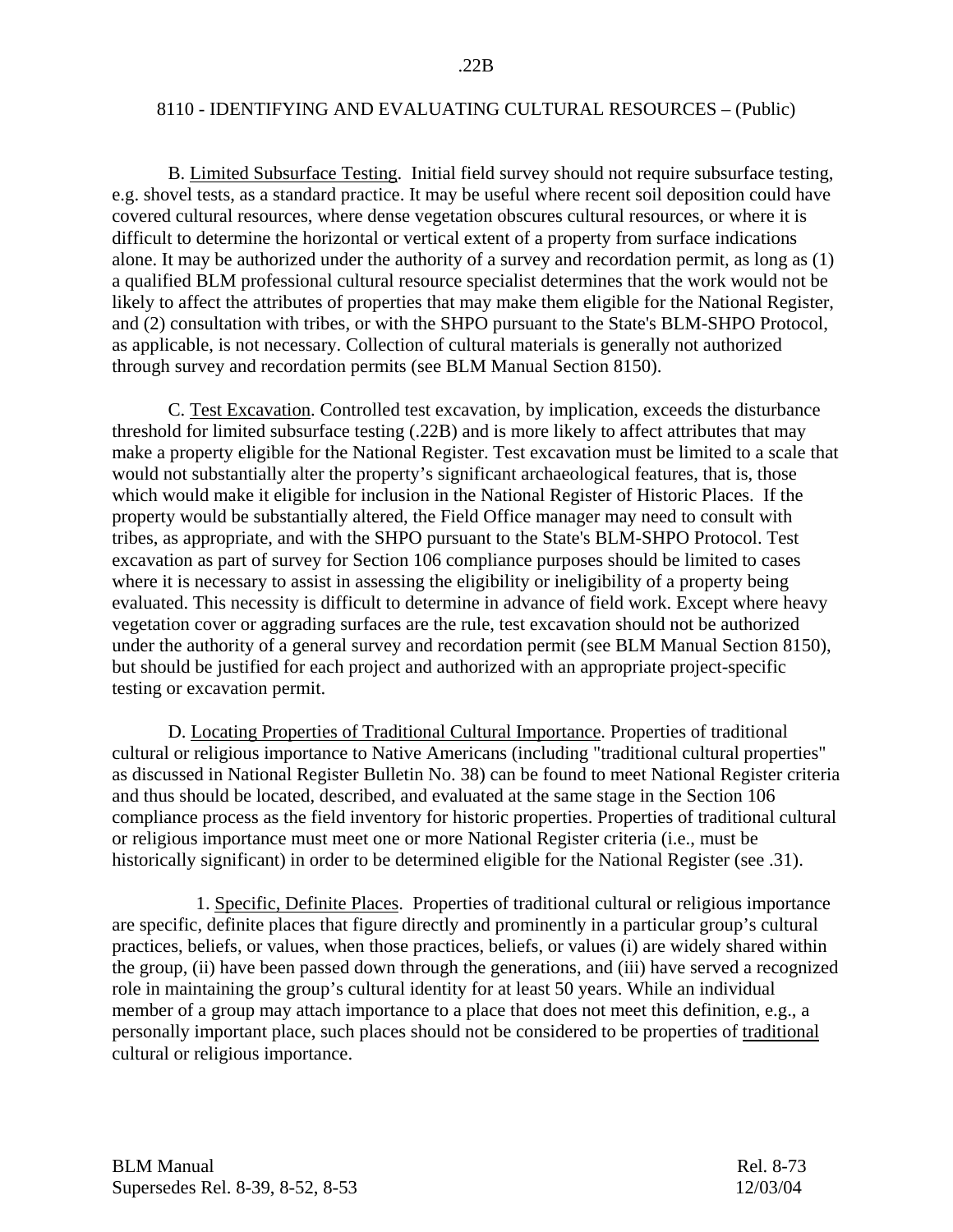2. Identified by Consultation, Not Field Survey. Specific properties, or categories of properties, of traditional cultural or religious importance should be known to the group that ascribes traditional value to them. Accordingly, such properties are not identified using survey methods analogous to archaeological survey. Instead, they are identified by consulting with the cultural groups known to have traditional interests in the target area. Consultation gives interested persons an opportunity to reveal to the BLM the specific locations of traditional cultural places that are known to them and that they want the BLM to consider during decision making. Consultation with Native Americans to locate properties of traditional importance is carried out in conformance with Handbook H-8120-1. Consultation to identify these types of properties should always precede field survey.

 3. Inventory Reports are Generally Not a Subject for Consultation. Appropriate planning documents pertaining to the nature and location of a proposed undertaking should be shared with Indian tribes as part of consultation about the undertaking. There is no general need routinely to provide Indian tribes or other cultural groups with inventory reports and other cultural resource documentation or to consult with them about survey results, unless additional consultation is needed because a proposed undertaking would potentially affect properties of traditional cultural or religious importance, which a tribe or group identified to us in consultation preceding the survey.

 E. Predictive Modeling. As discussed in the Secretary of the Interior's Standards and Guidelines for Archeology and Historic Preservation, predictive modeling is an application of basic sampling techniques that projects or extrapolates the number, classes, distribution, and frequencies of properties. Predictive modeling can be an effective tool in land use planning, during the early stages of planning an undertaking, for targeting field survey, and for other management purposes. However, the reliability of the model must be verified; predictions should be confirmed through field testing, and the model should be redesigned and retested if necessary. Models that characterize the known density and distribution of cultural resources in relation to observable environmental variables can be useful planning tools for understanding regional settlement and land use patterns in the archaeological and historical record. Properly developed, statistically valid models can provide Field Office managers with estimates of the probability of finding cultural properties within a specific landscape. These predictions can be used to allocate scarce resources to inventory and management activities and to estimate the time and effort that may be required for compliance work, including survey, in support of proposed land uses. Models can also be useful in developing management plans and historic contexts to evaluate resources.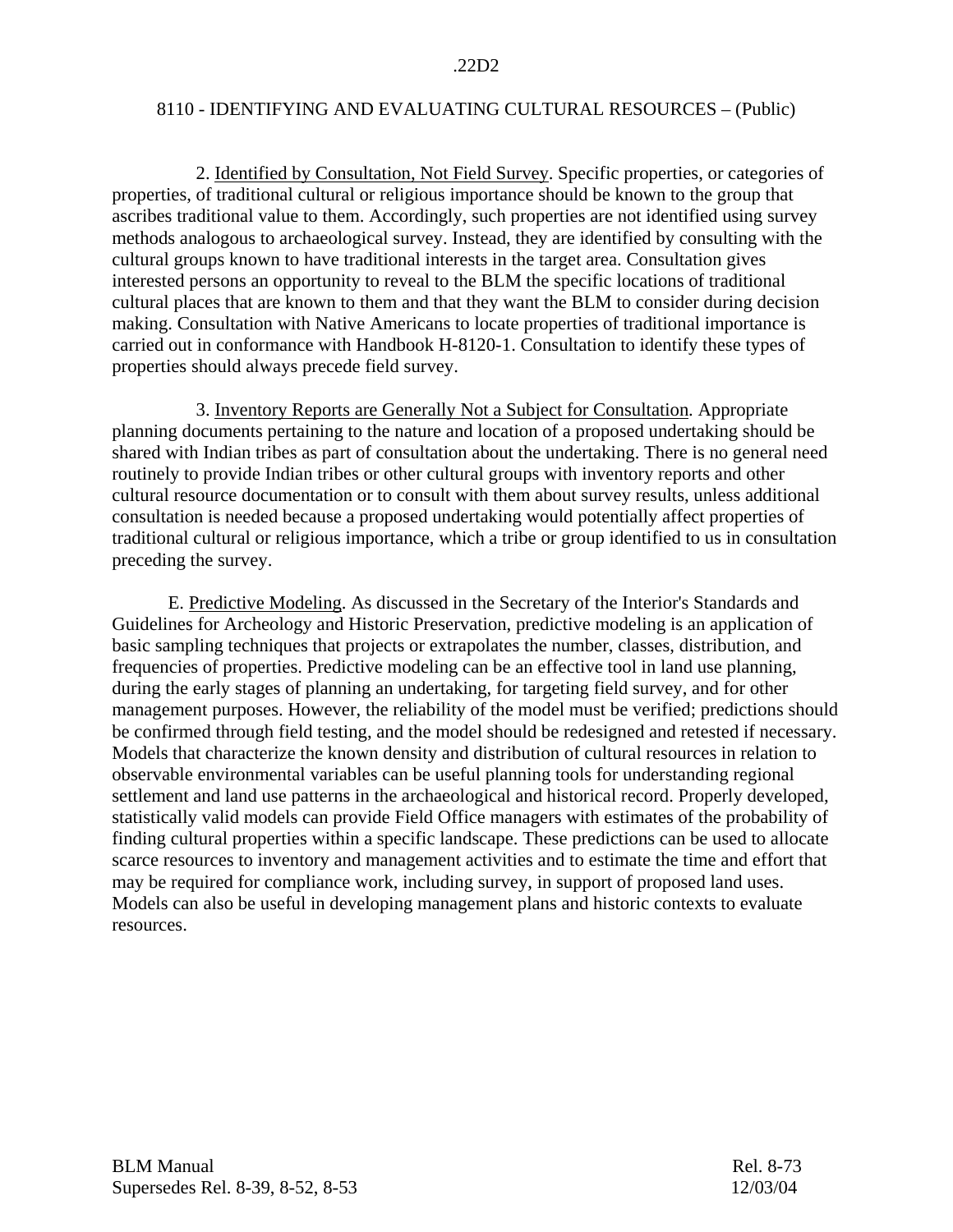.23 Survey Requirements and Exceptions. Section 106 of NHPA requires agency officials to identify historic properties in a proposed undertaking's area of potential effect. In determining the appropriate level of identification effort, the responsible manager ("agency official") must take into account past planning, research and studies, the nature of the undertaking, the degree of Federal involvement, the nature and extent of potential effects on historic properties, and the likely nature and location of historic properties within the area of potential effect. The manager must also take into account the alternatives under consideration and the views of the SHPO/THPO and any other consulting parties.

 A. Survey Required. In a previously unsurveyed area of potential effect, a class III (intensive) survey is generally required when a proposed undertaking would substantially disturb the land surface, transfer land out of Federal ownership, affect the integrity of historic properties, or alter the traditional use of known properties with traditional cultural or religious importance to an Indian tribe.

 B. Survey Not Required. Previously surveyed areas where conditions have not significantly changed should not require further survey. If resurvey is to be done in previously surveyed areas, the record must clearly state the justification. In addition, survey requirements may be waived when any of the following conditions exists:

 1. Natural conditions are such, or previous natural ground disturbance has modified the surface so extensively, that the likelihood of finding evidence of cultural properties is negligible. (Examples: glaciers; avalanche areas; flood plains.)

 2. Human activity within the last 50 years has changed the natural topography enough to eradicate cultural properties. (Examples: contouring a right of way to meet Federal Aid highway safety standards; leveling agricultural fields for irrigation by extensive cutting and filling.)

 3. Existing survey data are sufficient to indicate that the specific environmental situation did not support human occupation or use to a degree that would make further inventory information useful or meaningful, and records documenting the location, methods, results, and reliability of the survey are at hand.

 4. The type of undertaking or the geographical or environmental setting is exempted from survey in the State's BLM-SHPO Protocol developed under the national Programmatic Agreement. (Exemption of a geographical or environmental setting is generally based on an analysis of existing survey data -- using modeling or other analytical tools in combination with field testing the conclusions -- that indicates a low probability of finding significant cultural resources in such settings. See .22E above.)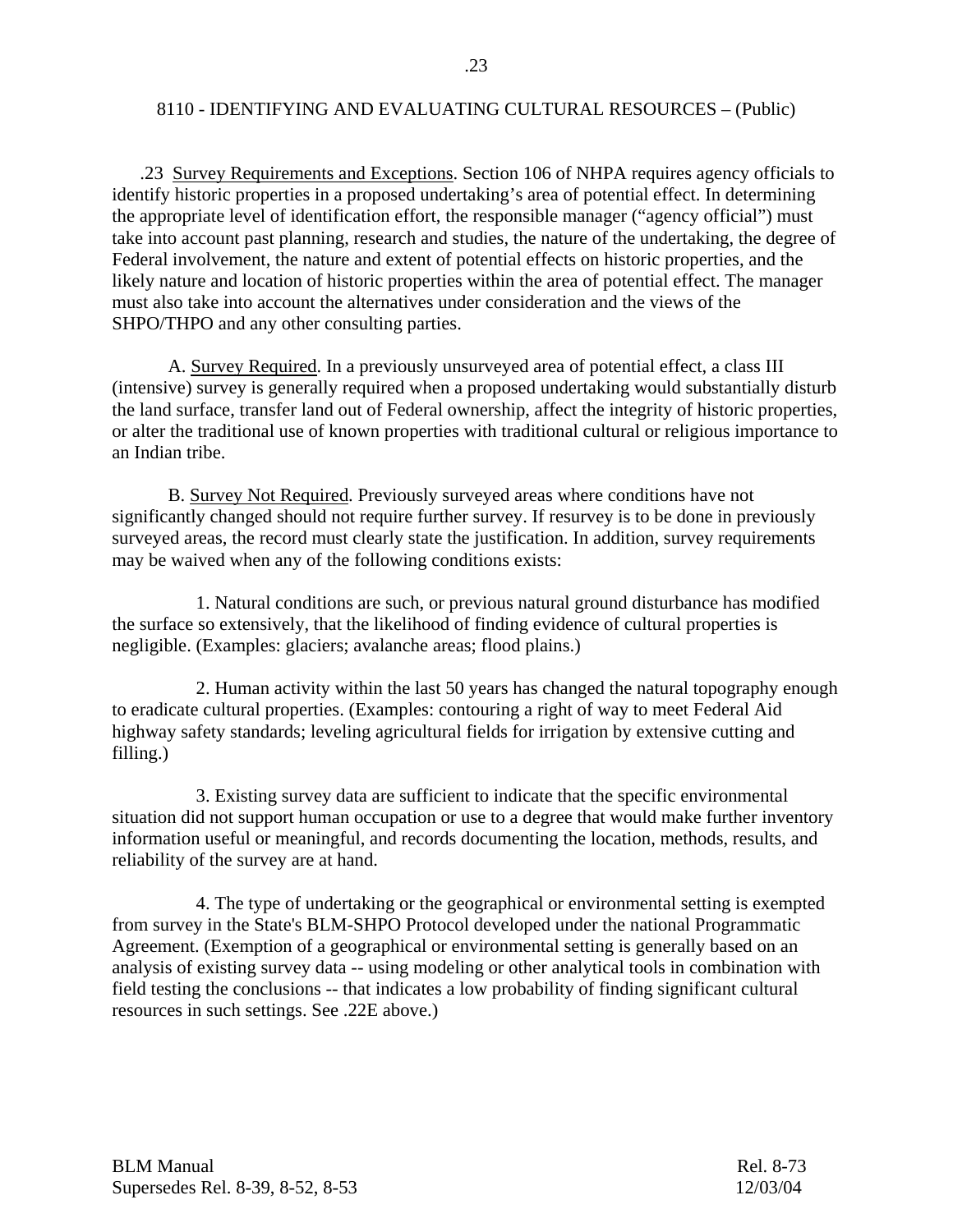## .3 Evaluating Legal Significance.

#### 31. Legal Standards.

 A. Accountability for Effects on Significant Properties. While Field Office managers are responsible generally for ensuring that all cultural properties on public lands in their jurisdiction are appropriately managed, Sections 106 and 110 of the National Historic Preservation Act (NHPA), and implementing regulations at 36 CFR Part 800, place specific procedural requirements on managers. Managers are required to take into account the effects that a proposed BLM undertaking (action or authorization) would have on significant cultural properties, prior to making a decision to approve or authorize the undertaking (see BLM Manual Section 8140).

 B. The Nature of Significance. "Significance" under the NHPA is indicated by inclusion in or eligibility for the National Register of Historic Places. To comply with the NHPA, Field Office managers must ensure that appropriately qualified historic preservation specialists evaluate the significance of all cultural properties potentially affected by a proposed undertaking. Qualified specialists, guided by Regional Overviews, research designs, historic contexts, and their own professional knowledge of the resources, apply the National Register criteria for evaluation (see .32A) to determine if a cultural property is eligible for listing in the National Register of Historic Places. The specialist then provides the Field Office manager with appropriate recommendations concerning eligibility.

 C. A Uniform System of Significance Measurement. The same criteria and integrity standards are applied to all cultural properties, whether archaeological, historical, architectural, or traditional. In order to be listed in or found eligible for listing in the National Register, a property must have integrity and must meet one or more of the four criteria. No type of property is automatically eligible for listing in the National Register.

## .32 Determining National Register of Historic Places Eligibility

 A. Specialist Applies the National Register Criteria. In determining the National Register eligibility of a cultural property, an appropriately qualified cultural resource specialist must apply each of the four National Register of Historic Places criteria for evaluation (36 CFR Part 60.4; see .32E). If a cultural property has integrity, meets one or more criteria, and is not ruled out by a criterion exception, the specialist should recommend to the responsible manager that it be considered to be an eligible "historic property" as defined in the National Historic Preservation Act and related regulations. The National Park Service's National Register Bulletins provide guidance on applying the evaluation criteria and assessing integrity (see Appendix 1).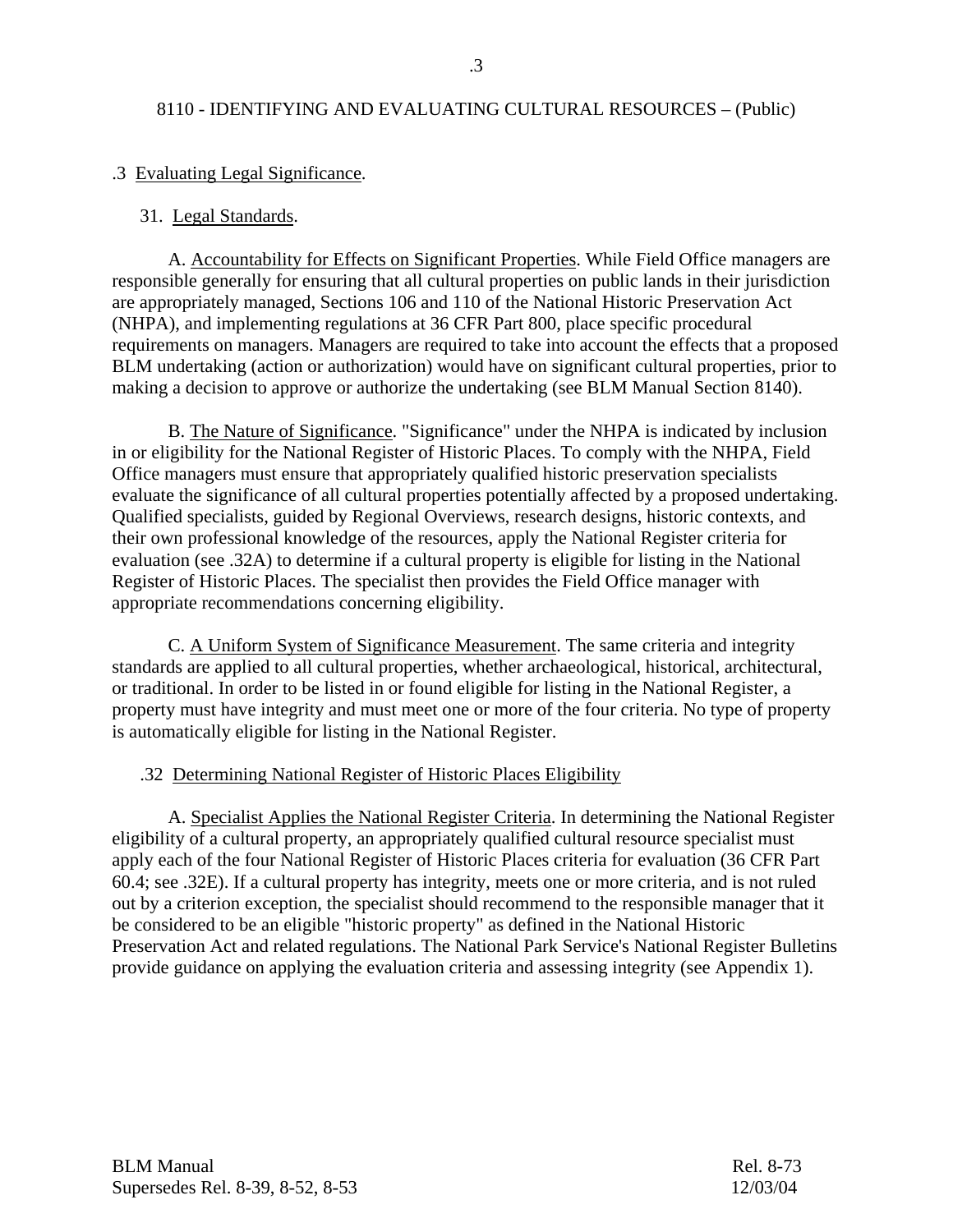B. Specialist Applies SHPO Information. Each State Historic Preservation Office maintains information relevant for evaluating the legal significance of cultural resources in the State. The qualified specialist applying the National Register criteria is expected to be wellversed in this information and to use it appropriately when considering eligibility. Relevant SHPO information includes a comprehensive inventory of cultural resources, copies of all National Register documentation for the properties in the State, and the statewide historic preservation plan, which identifies themes or contexts important in that State's history and prehistory.

 C. Specialist Makes Staff Recommendation. As needed for Section 106 compliance or management planning, the appropriately qualified specialist recommends whether cultural properties should be considered to be eligible for the National Register. A positive or negative recommendation about a property's eligibility is a professional judgment based on careful consideration of information concerning the integrity of the cultural property and the reasons why the property is thought to be, or not to be, significant. All staff recommendations about eligibility must be documented. Field Office managers use this information in decision making about potential undertakings and management strategies that might affect the cultural property.

 D. Legal Implications of Recommendation. Further compliance requirements under Section 106 of the NHPA are triggered only when a National Register-listed or -eligible property is present in the area of potential effects. Where no eligible properties are involved, Section 106 does not have further requirements.

 1. Where Programmatic Agreement is Not Active. In Field Offices where the national Programmatic Agreement is not in effect, eligibility determinations must be made between the Field Office manager and the SHPO, following the consensus procedures in 36 CFR 800 or the procedures in 36 CFR 63 for a formal Determination of Eligibility through the Keeper of the National Register.

 2. Where Programmatic Agreement is Active. Under the national Programmatic Agreement and the States' BLM-SHPO Protocols implementing it, SHPOs' direct involvement in determining eligibility should be limited to exceptional properties and to those for which the BLM Field Office lacks the appropriate expertise (e.g., historic architecture). Otherwise, full responsibility for eligibility judgments, negative and positive, rests with the responsible Field Office managers and their professional staffs. Improperly made or inadequately documented eligibility determinations, if subjected to appeal or injunction proceedings, would at a minimum result in extended delays to the land use authorization process. If a Field Office manager and his or her professional staff are uncertain about a property's eligibility, or if a Field Office manager disagrees with a staff recommendation, the manager shall consult with the SHPO to resolve the eligibility question. If the Field Office manager and SHPO are then unable to agree about the property's eligibility, they shall apply the formal determination of eligibility procedure (36 CFR Part 63).

| <b>BLM Manual</b>                | Rel. 8-73 |
|----------------------------------|-----------|
| Supersedes Rel. 8-39, 8-52, 8-53 | 12/03/04  |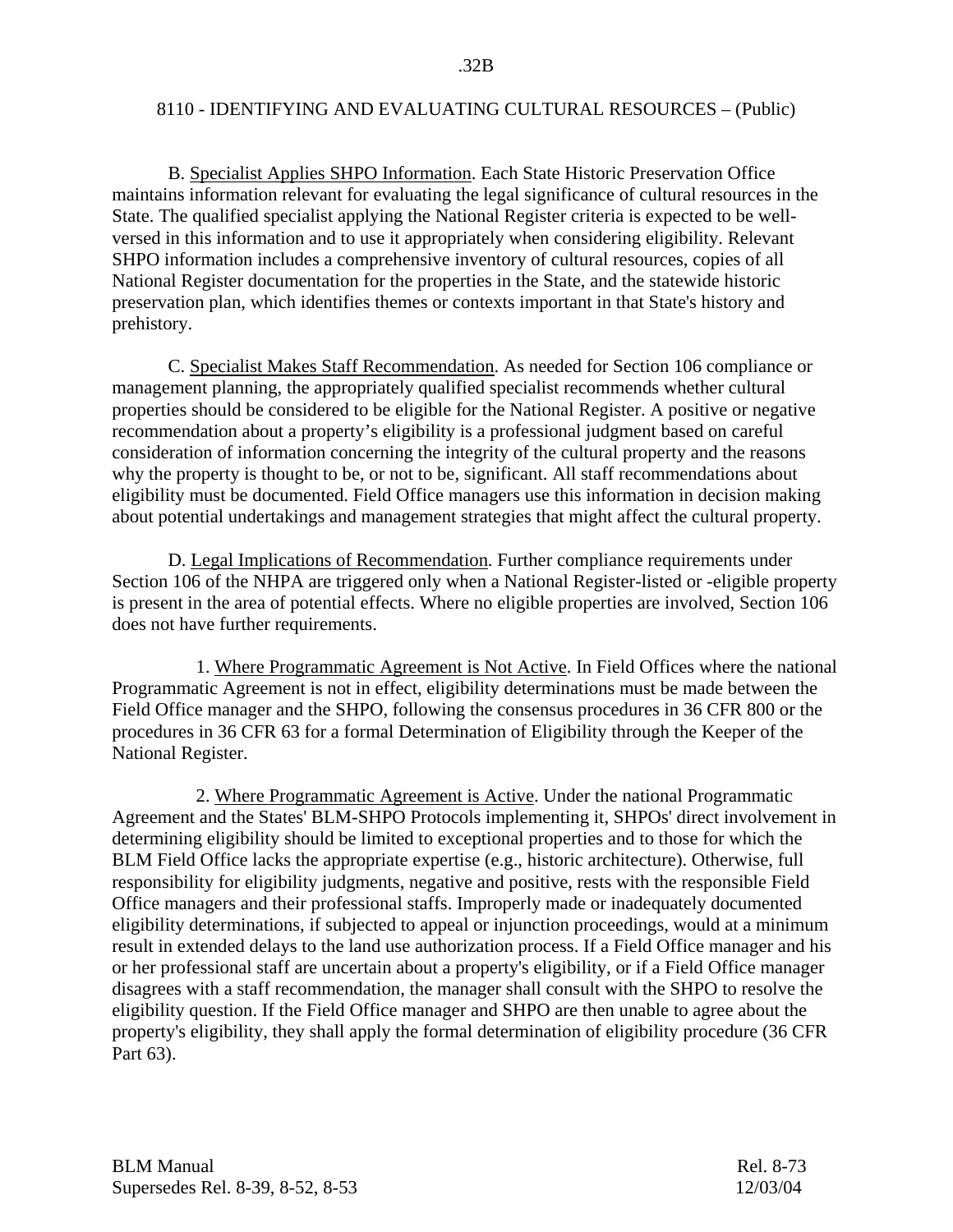E. The National Register Criteria. A district, site, building, structure, object, traditional cultural property, historic landscape, or discrete group of thematically related properties, that represents America's history, architecture, archaeology, engineering, or culture may be eligible for the National Register. To be judged eligible, a property must possess integrity of location, design, setting, materials, workmanship, feeling, and association, and must meet at least one of the following criteria:

 1. Property is associated with an event or events that have made a significant contribution to the broad patterns of America's history. (Corresponds to 36 CFR 60.4 criterion "a".)

 2. Property is associated with the lives of persons significant in our past. (Corresponds to 36 CFR 60.4 criterion "b".)

 3. Property embodies the distinctive characteristics of a type, period, or method of construction, or represents the work of a master, or possesses high artistic value, or represents a significant and distinguishable entity whose components may lack individual distinction. (Corresponds to 36 CFR 60.4 criterion "c".)

 4. Property has yielded or may be likely to yield information important in prehistory or history. (Corresponds to 36 CFR 60.4 criterion "d".)

 F. Religious and Other Properties Excluded. In general, properties used for religious purposes, cemeteries, graves, birthplaces, moved structures, reconstructed buildings, commemorative properties, and properties that are less than 50 years old are excluded from National Register eligibility. See 36 CFR 60.4, "Criteria considerations," for more details and an explanation of the specific factors that may counteract the general exclusions.

 1. Native American Religious Places, Cemeteries, and Graves. Properties used for traditional religious purposes by Native Americans may be found eligible for the National Register. The eligibility exclusion pertaining to religious properties is not intended to exclude traditional cultural properties merely because they have religious uses, as traditional cultures often do not distinguish between what is secular and what is sacred. As with all traditional cultural properties, properties used for traditional religious purposes must have multi-generation time depth and conform to the meaning of traditional (see "tradition" and "traditional" definitions, BLM Manual 8120 Glossary) and satisfy one or more National Register criteria to be found eligible. Native American graves ("burials") and cemeteries, the criteria exclusions notwithstanding, may also be found eligible as traditional cultural properties.

 2. Ethnohistoric Documentation. A traditional cultural property important for the religious or funerary values ascribed to it may be found to be eligible, but only if its importance has been ethnohistorically documented and the property can be clearly defined (see National Register Bulletin No. 15, "Criteria Consideration A: Religious Properties").

| <b>BLM Manual</b>                | Rel. 8-73 |
|----------------------------------|-----------|
| Supersedes Rel. 8-39, 8-52, 8-53 | 12/03/04  |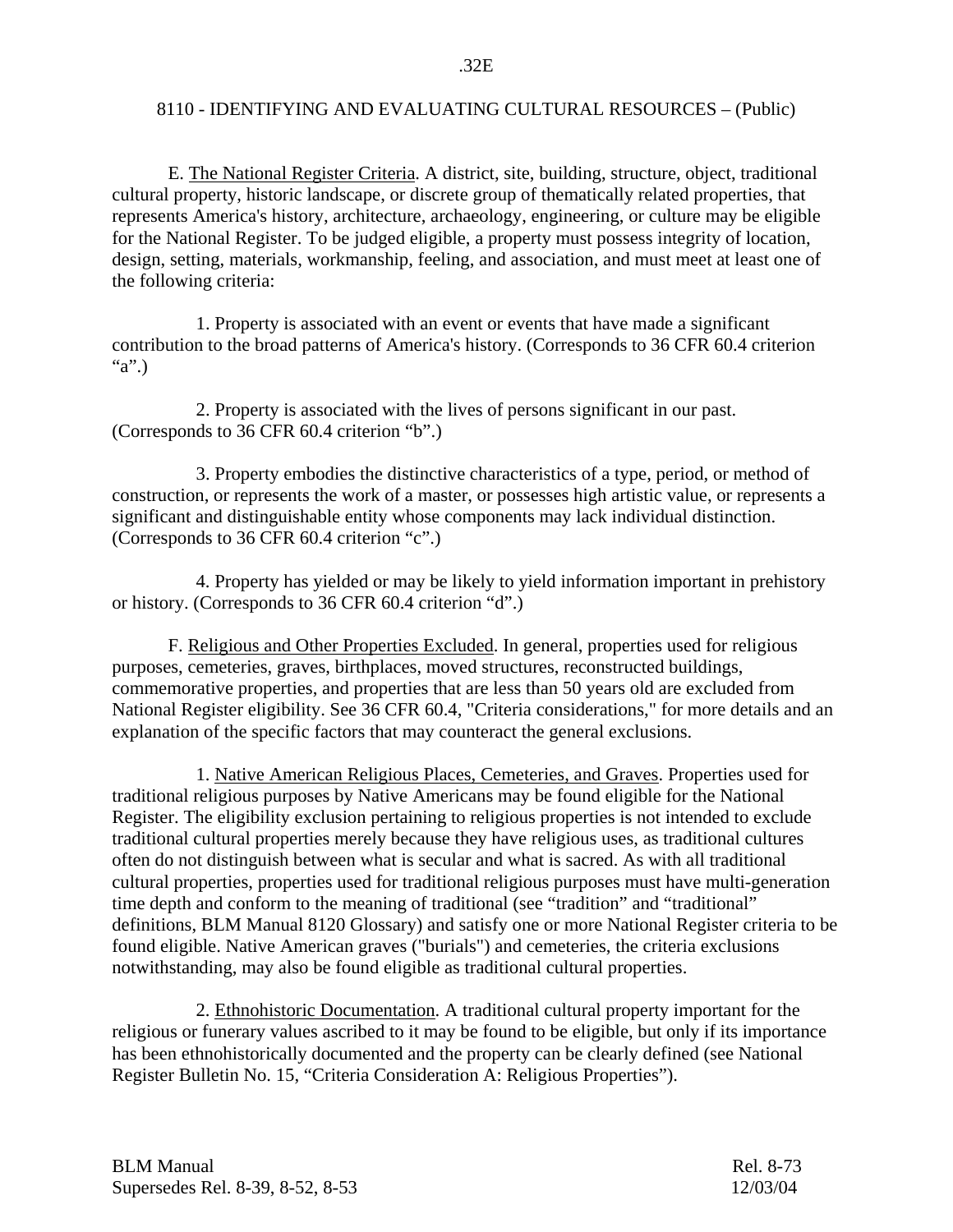## G. National Register of Historic Places Registration

 1. National Register Nominations. Districts, sites, buildings, structures, objects, traditional cultural properties, historic landscapes, and discrete groups of thematically-related multiple properties on public lands may be nominated for listing in the National Register. Appropriately qualified cultural resource professionals prepare nomination Form No. 10306, with continuation sheets (where necessary) form No. 10300A, and accompanying maps and photographs that adequately document the property. (See 36 CFR Part 60 and National Register Bulletins 15, 16A, and 16B.)

## 2. Nomination Submission and Review Process.

 a. Field Offices prepare nominations and forward to the State Director for review and submission to the SHPO.

 b. State Directors submit nominations to the SHPO for review and comment regarding the adequacy of the nomination, the significance of the property and its eligibility for the National Register. Concurrently, the chief elected local officials of the county or equivalent government unit and municipal political jurisdiction in which the property is located are notified and given 45 days in which to comment. The SHPO signs the form with an eligibility recommendation.

 c. After receiving the SHPO-signed nomination, the State Director submits the nomination to the Preservation Officer (WO-240) with any comments from the SHPO and chief local official, and requests the Preservation Officer approve the nomination and forward it to the Keeper of the National Register.

d. The Preservation Officer reviews the nomination form.

 (1) If the Preservation Officer finds that the nomination is technically and professionally correct and sufficient and that the property meets the National Register criteria, the Preservation Officer signs and submits the nomination form to the Keeper of the National Register indicating whether the property appears to qualify for the Register at the national, State, or local level of significance.

 (2) If the Preservation Officer finds that the nomination is not technically and professionally correct and sufficient, or that the property does not meet the eligibility criteria, the Preservation Officer will contact the State Office for clarification. If changes are needed, the Preservation Officer will return the nomination to the State Office.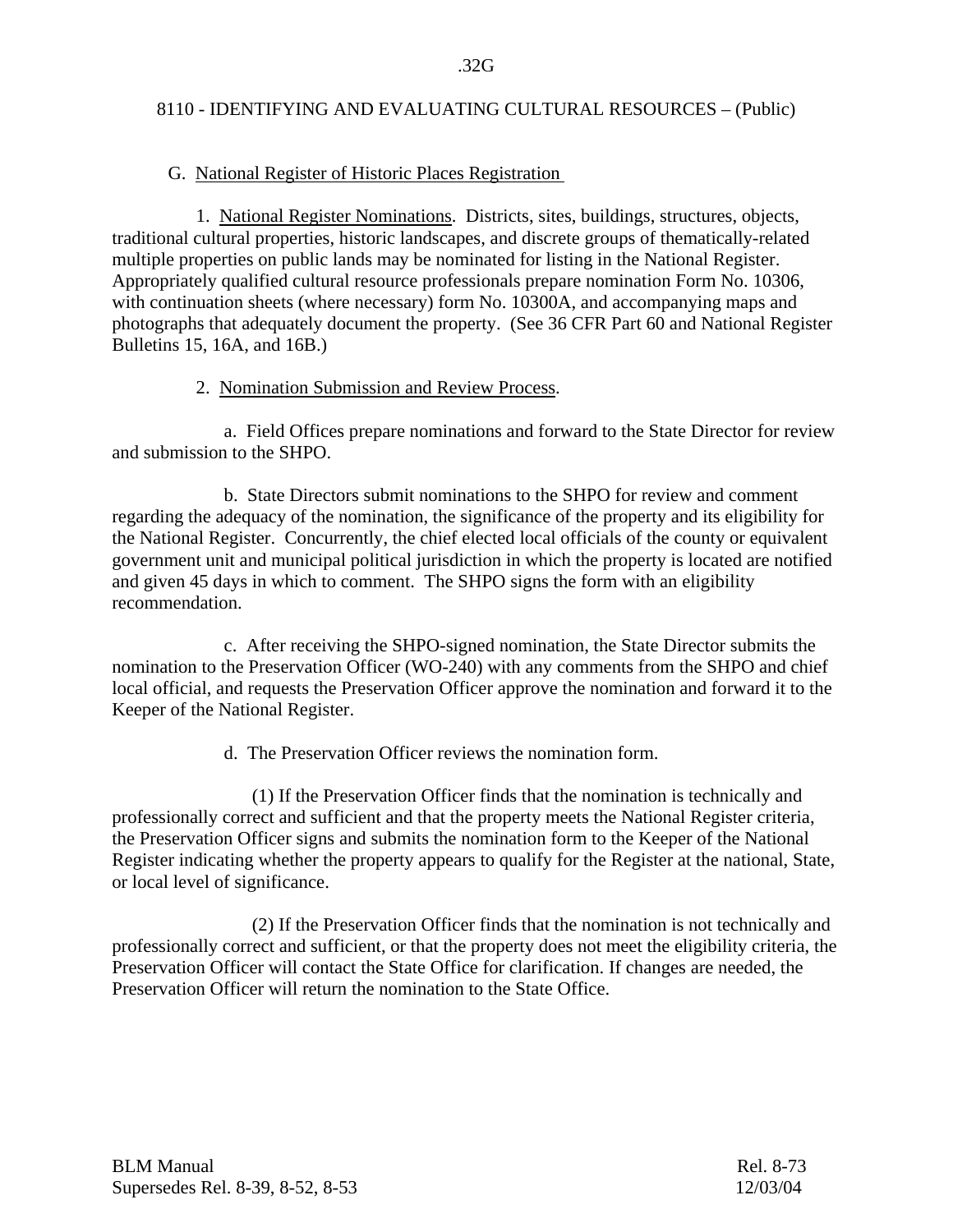e. The National Register provides notice in the Federal Register that the nominated property is being considered for listing in the National Register. Nominations will be included in the National Register within 45 days of receipt by the Keeper unless the Keeper disapproves such nomination or an appeal is filed. Nominations that are technically or professionally inadequate will be returned for correction and resubmission. When a property does not appear to meet the National Register criteria for evaluation, the nomination will be returned with an explanation as to why the property does not meet the National Register criteria for evaluation.

 .33 Nationally Significant Properties. The national Programmatic Agreement obligates the BLM to consult with the Advisory Council when an undertaking would involve a National Historic Landmark or a National Register-eligible property of national significance. The implications of national-level eligibility were not fully explored at the time the Agreement was negotiated. The procedural complexities are described in .33A through C, and the policy resolution is set out in .33D2.

## A. National Historic Landmarks.

 1. Higher Standards of Evaluation. National Historic Landmarks are this Nation's only officially recognized, nationally significant historic properties that are designated after a criteria-led, professional evaluation process (compare .33C). The Secretary of the Interior designates Landmarks on the basis of recommendations from the National Park System Advisory Board, a committee of scholars and other citizens, under the authority of the Historic Sites Act of 1935. The National Park Service staffs the program and maintains the National Historic Landmarks inventory. The National Historic Landmark criteria (36 CFR Part 65.4; National Register Bulletin No. 16, Appendix V), while similar to the National Register criteria, set substantially higher thresholds for evaluating significance. (Because evaluation according to the National Historic Landmark criteria is the prerogative of the National Park System Advisory Board, there is no need for Field Office staffs to apply the Landmark criteria when evaluating cultural properties.)

 2. Protection and Preservation. Landmarks enjoy a higher threshold for protection: Section 110(f) of the National Historic Preservation Act requires Federal agencies to minimize harm to National Historic Landmarks to the maximum extent possible. The National Park Service monitors the preservation of National Historic Landmarks (36 CFR 65.70) and reports to the Congress on its findings (Section 8, National Park Systems General Authorities Act of 1970, as amended), especially focusing on threats to Landmarks.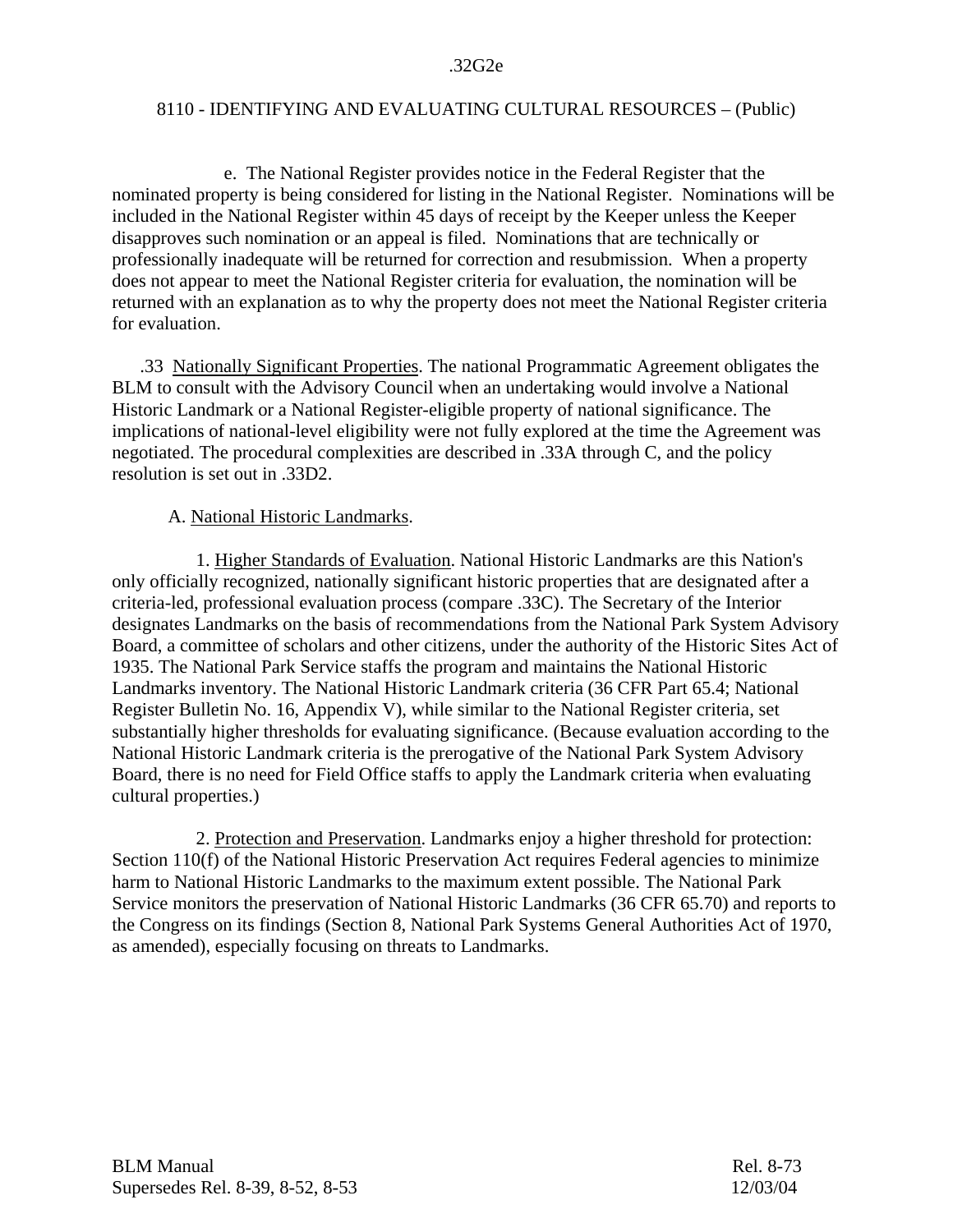## B. Nationally Significant National Register Properties.

 1. Recommendations and Referrals. Based on the recommendation of the State Historic Preservation Officer and/or the agency Preservation Officer, the National Register staff will review the significance level of a property being nominated to the National Register, and may or may not concur that the property appears to be of national significance. If the National Register staff does concur, the nomination is referred to the National Historic Landmarks staff for consideration.

 2. National Significance is Determined through Landmark Evaluation. The NPS would not be able to justify separate, competing National Register and National Landmark systems for evaluating national significance. Consequently, the system of objective criteria, professional staffing, and board review established for the National Historic Landmarks program--which preceded the National Register by three decades--prevails as the only official process by which a historic property may be evaluated for national significance. Note that neither the National Historic Preservation Act nor the Historic Sites Act recognizes the concept of "eligible National Historic Landmarks," and there is no process in place to make such determinations.

 3. Status Information. The annual report compiled by the Washington Office Cultural and Fossil Resources and Tribal Consultation Group is the most accurate source of information about BLM's Register and Landmark properties. In addition, the National Register of Historic Places maintains an inventory of properties referred for Landmark consideration (among other information) in its National Register Information Systems (NRIS) database and property files. The NRIS may be accessed online at the National Park Service's World Wide Web site.

## C. Other Historical Designations.

 1. Congressional and Presidential Designations. The Congress, through legislation, and the President, through Executive proclamation, sometimes designates places that are distinguished for their historical importance. For example, the Congress may designate components of the National Historic Trails system, and the President may proclaim National Monuments, a large percentage of which are archaeological or historical in nature. Such areas are managed according to the particular requirements in the legislation or proclamation that designated them.

 a. National Register and Landmark Status not Automatic. Unless they had already been included in the National Register or designated as National Historic Landmarks, there may be no direct connection between special congressional and presidential designations and the application of the National Historic Preservation Act or Historic Sites Act. Consequently, significance relative to the National Register of Historic Places will need to be established separately.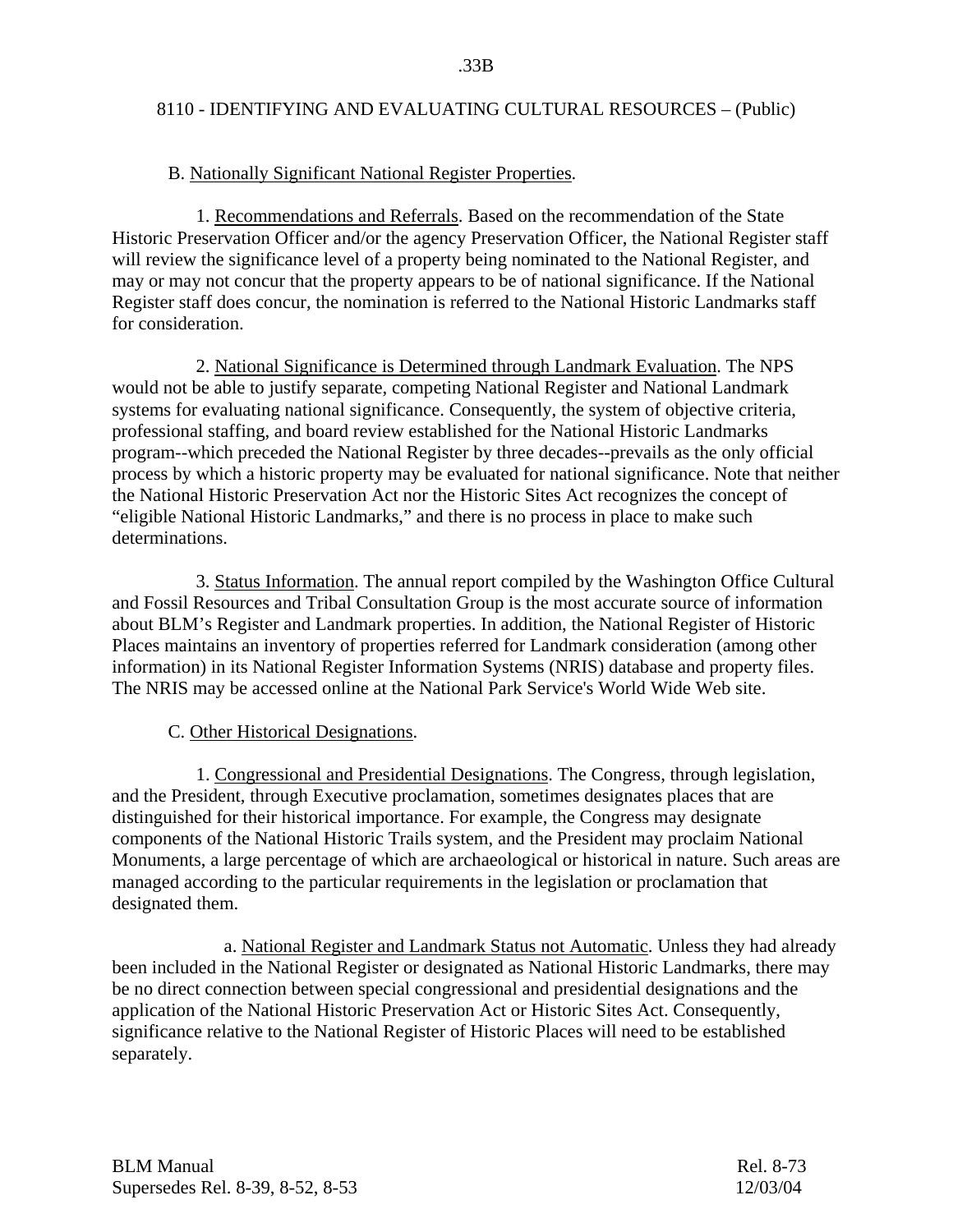b. Evaluation Follows the Normal Process. Where a proposed undertaking would potentially affect a specially designated place such as a National Monument or a National Historic Trail, the first step is to determine if it is listed in the National Historic Landmark inventory or the National Register.

 (1) If the monument or trail is listed in either inventory, then the cultural resource specialist must determine if the portion of the property to be affected is a contributing part of the property. This is determined by applying the National Register criteria for evaluation and assessing integrity to that portion of the property. If the area or features (such as historic wagon ruts) appear to be contributing and the monument or the trail is a National Historic Landmark or listed in the National Register of Historic Places at the national level of significance, then the SHPO and the Advisory Council should be consulted in accordance with the national Programmatic Agreement.

 (2) If the monument or trail is not a National Historic Landmark or listed in the National Register of Historic Places, but the portion that would be affected appears to be eligible in its own right or to contribute to an eligible historic property, then the area or feature should be considered eligible for the National Register and treated as such. If it is neither eligible in its own right nor contributing, then the portion that would be affected should not be considered a historic property as defined by the National Historic Preservation Act.

 2. State, Local, and Tribal Designations. Properties designated as historically or culturally significant by non-Federal entities, such as State and local governments and Indian tribes, do not automatically accrue National Register eligibility or status as a result of such designations. Similar to the process in paragraph 1.b., where a proposed undertaking would potentially affect a specially designated place such as a State historic register property or a community commemorative site, the first step is to determine if it is listed in or eligible for the National Register.

 3. United Nations Designations. The World Heritage List was established under terms of The Convention Concerning the Protection of the World Cultural and Natural Heritage adopted in November 1972 at the 17th General Conference of UNESCO. The Convention states that a World Heritage Committee "will establish, keep up-to-date and publish" a World Heritage List of cultural and natural properties, submitted by the States Parties and considered to be of outstanding universal value. The BLM manages several Chacoan Outlier sites, associated with the Chaco Culture National Historic Park and listed on the World Heritage List.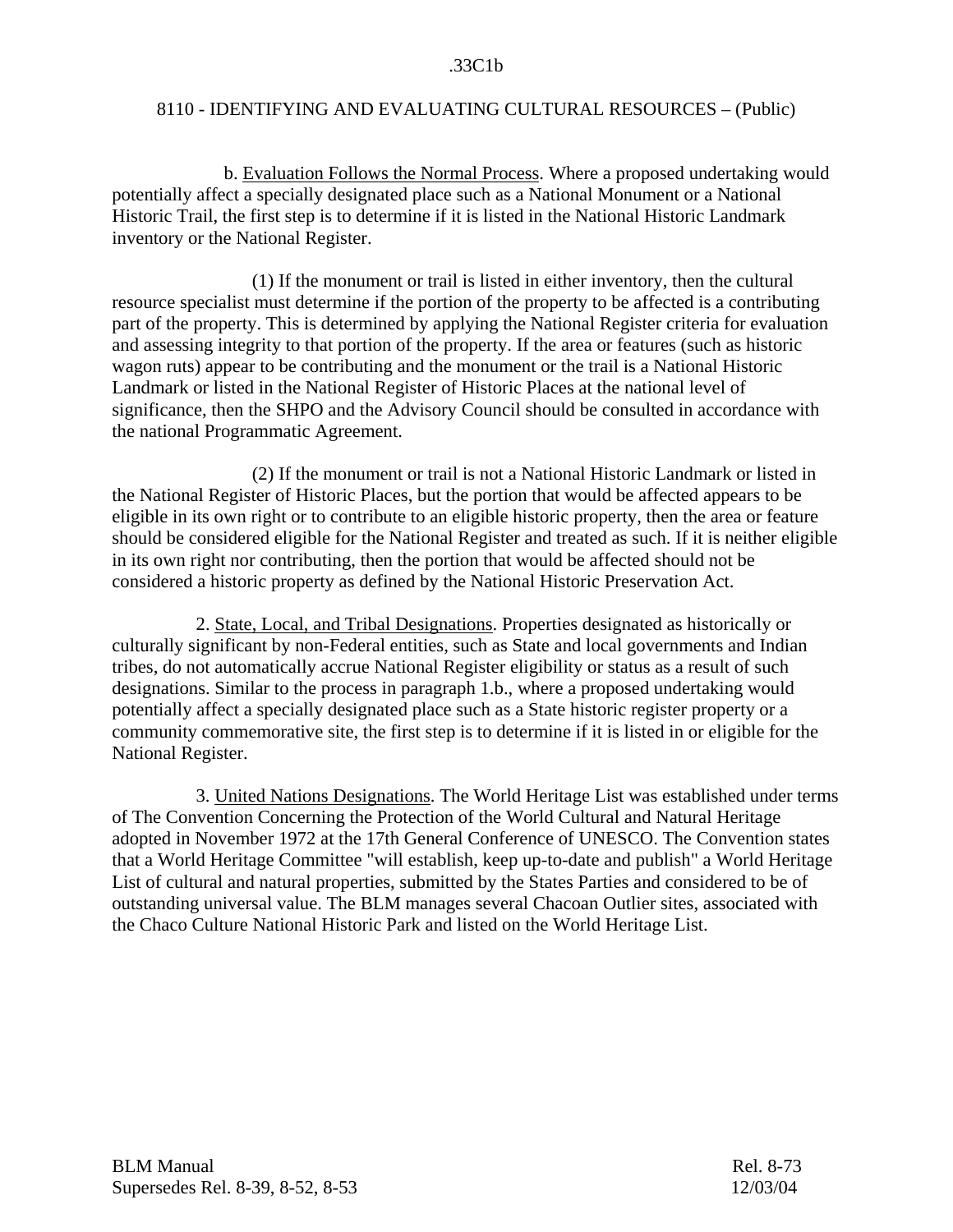## D. Identification and Consultation.

 1. Designated Properties. Designated National Historic Landmarks and National Register properties determined to be nationally significant through the listing process must be identified at the earliest stages of project or undertaking planning. As specified in the national Programmatic Agreement, if they would be directly and adversely affected by the undertaking, then the BLM will consult with the SHPO and the Council.

 2. Undesignated Properties. For purposes of the national Programmatic Agreement, if the SHPO and the State Director, with the advice of the Deputy Preservation Officer, concur that an undesignated property should be listed as nationally significant, the property will be regarded as if nationally significant and, if it would be directly and adversely affected by an undertaking, subject to consultation with the SHPO and the Council.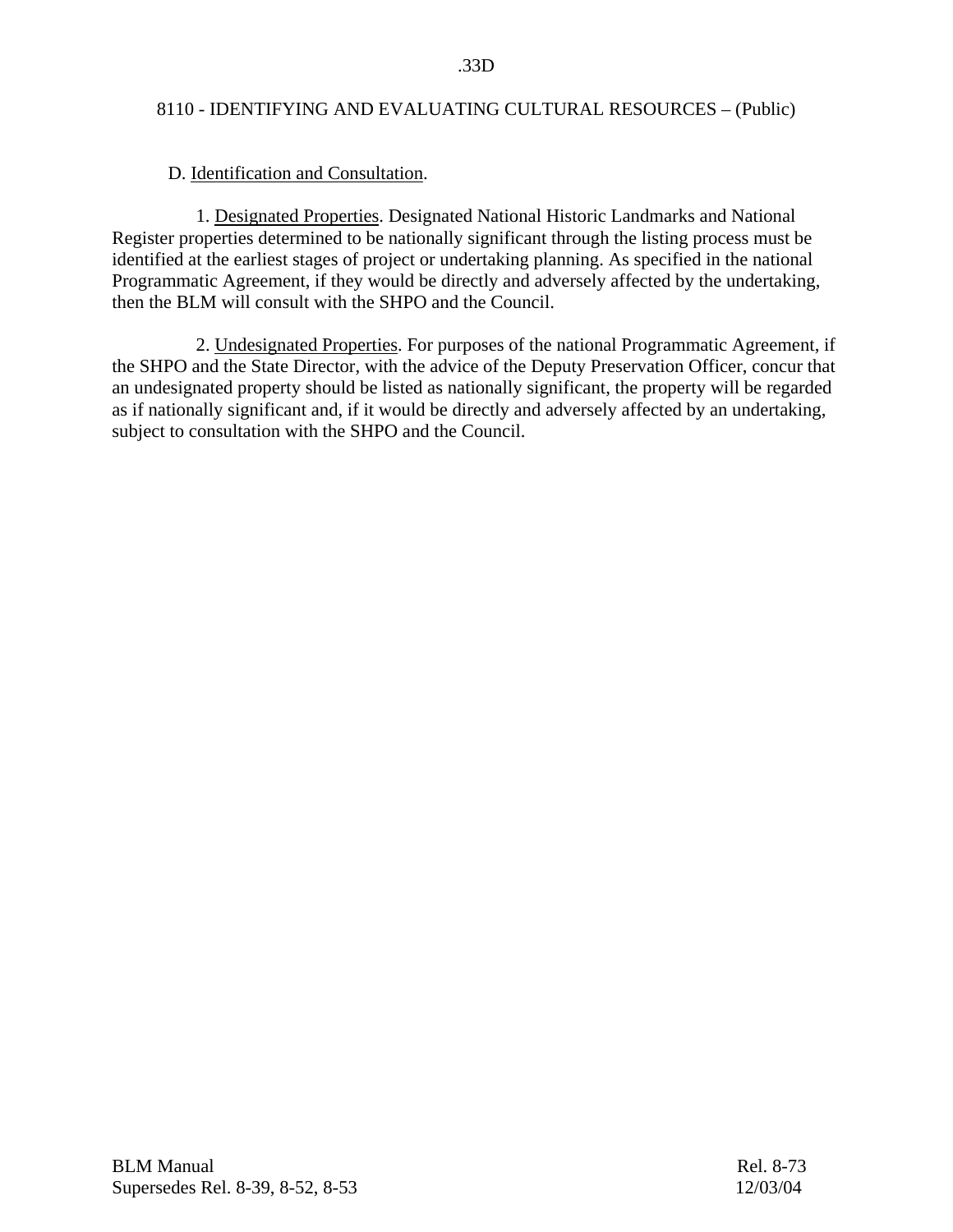.4 Categorizing According to Uses. Categorizing cultural resources according to their potential uses is the culmination of the identification process and the bridge to protection and utilization decisions. Use categories establish what needs to be protected, and when or how use should be authorized. All cultural resources have uses, but not all should be used in the same way. Cultural resources can be allocated to the various recognized use categories even before they are individually identified. The clear advantage in doing this is that it allows Field Office managers to know in advance how to respond to conflicts that arise between specific cultural resources and other land uses. Relative to the national Programmatic Agreement, categorizing resources to uses provides a mechanism for the Field Office manager and the SHPO to confer and concur on how to handle most routine cases of conflict in advance, enabling the Field Office manager to put decisions into effect in the most appropriate and most timely manner.

## .41 Allocations to Use Categories.

 A. Field Office managers shall allocate to appropriate use categories all cultural properties known and projected to occur in a plan area. Allocations are made in land use plans (RMP), and may be applied both to individual properties and to classes of similar properties. Appropriately qualified staff professionals recommend suitable uses for each cultural property or class of properties, considering the properties' characteristics, condition, setting, location, and accessibility, and especially their perceived values and potential uses. A cultural property may be allocated to more than one use category or it may pass from one category to another (e.g., from Scientific Use to Public Use, as when an archaeological property becomes appropriate for inplace interpretation and conservation for future scientific use, upon completion of scientific investigation). During the compliance process for proposed land uses, allocations allow Field Office managers to analyze needs and develop appropriate mitigation and treatment options. Allocations should be consistent with historic context documents and State Historic Preservation Plans.

 B. Allocations shall be reevaluated and revised, as appropriate, when circumstances change or new data become available. Conditions and/or criteria for revising allocations must be included in the RMP, or else revisions may require a plan amendment.

 C. A Field Office more than 1 year from an RMP start may assign cultural resources to use categories through an implementation plan (e.g., integrated or interdisciplinary plan, coordinated resource management plan, or landscape management plan) that implements any commitment in an existing land use plan to manage cultural resources appropriately (even if only a commitment to comply with the National Historic Preservation Act; see next to last sentence in .41A). Assignments made in implementation plans do not become full allocation decisions until incorporated in an approved RMP.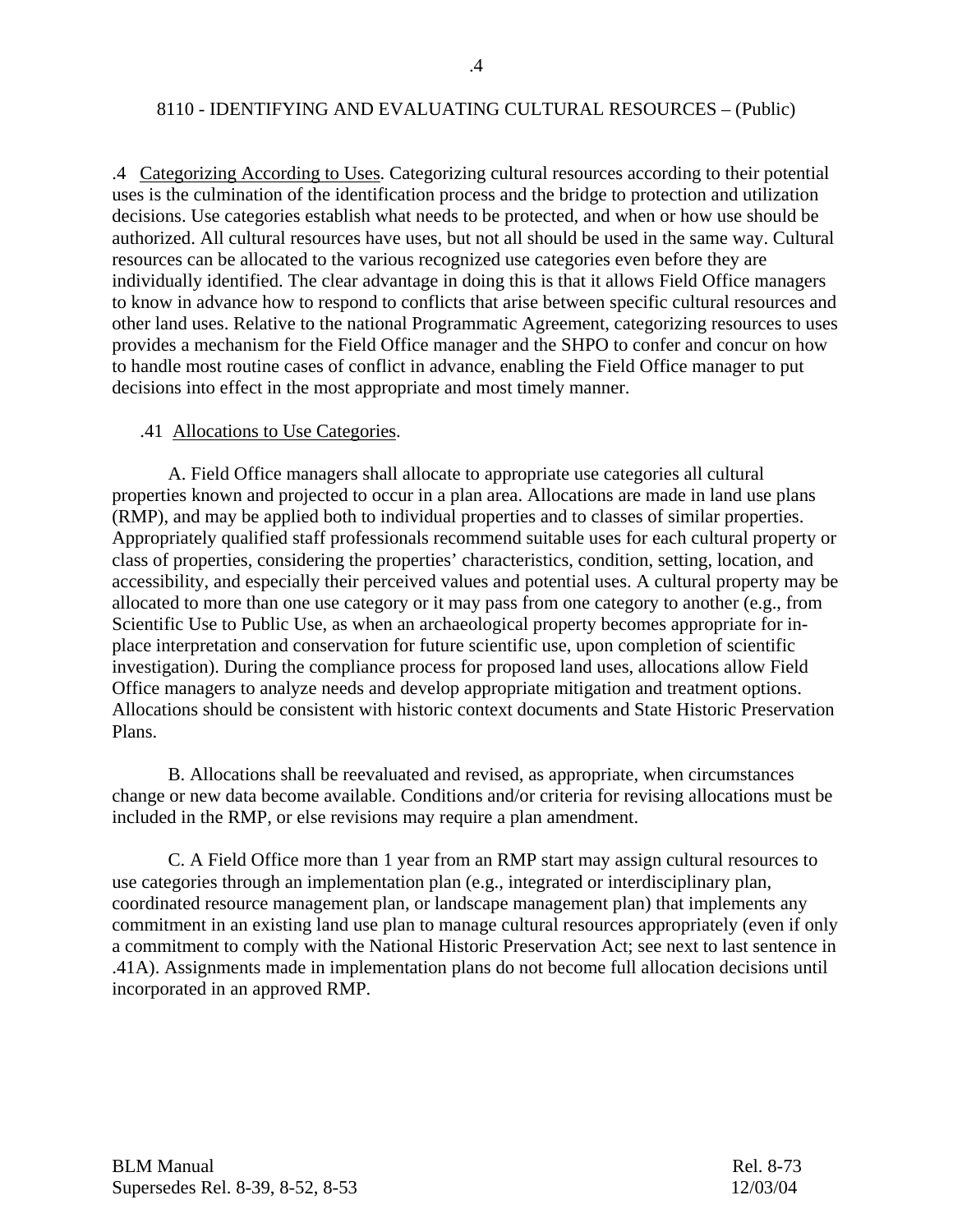#### .42 Use Categories

 A. Scientific Use. This category applies to any cultural property determined to be available for consideration as the subject of scientific or historical study at the present time, using currently available research techniques. Study includes methods that would result in the property's physical alteration or destruction. This category applies almost entirely to prehistoric and historic archaeological properties, where the method of use is generally archaeological excavation, controlled surface collection, and/or controlled recordation (data recovery). Recommendations to allocate individual properties to this use must be based on documentation of the kinds of data the property is thought to contain and the data's importance for pursuing specified research topics. Properties in this category need not be conserved in the face of a research or data recovery (mitigation) proposal that would make adequate and appropriate use of the property's research importance.

 B. Conservation for Future Use. This category is reserved for any unusual cultural property which, because of scarcity, a research potential that surpasses the current state of the art, singular historic importance, cultural importance, architectural interest, or comparable reasons, is not currently available for consideration as the subject of scientific or historical study that would result in its physical alteration. A cultural property included in this category is deemed worthy of segregation from all other land or resource uses, including cultural resource uses, that would threaten the maintenance of its present condition or setting, as pertinent, and will remain in this use category until specified provisions are met in the future.

 C. Traditional Use. This category is to be applied to any cultural resource known to be perceived by a specified social and/or cultural group as important in maintaining the cultural identity, heritage, or well being of the group. Cultural properties assigned to this category are to be managed in ways that recognize the importance ascribed to them and seek to accommodate their continuing traditional use.

 D. Public use. This category may be applied to any cultural property found to be appropriate for use as an interpretive exhibit in place, or for related educational and recreational uses by members of the general public. The category may also be applied to buildings suitable for continued use or adaptive use, for example as staff housing or administrative facilities at a visitor contact or interpretive site, or as shelter along a cross-country ski trail.

BLM Manual Rel. 8-73 Supersedes Rel. 8-39, 8-52, 8-53 12/03/04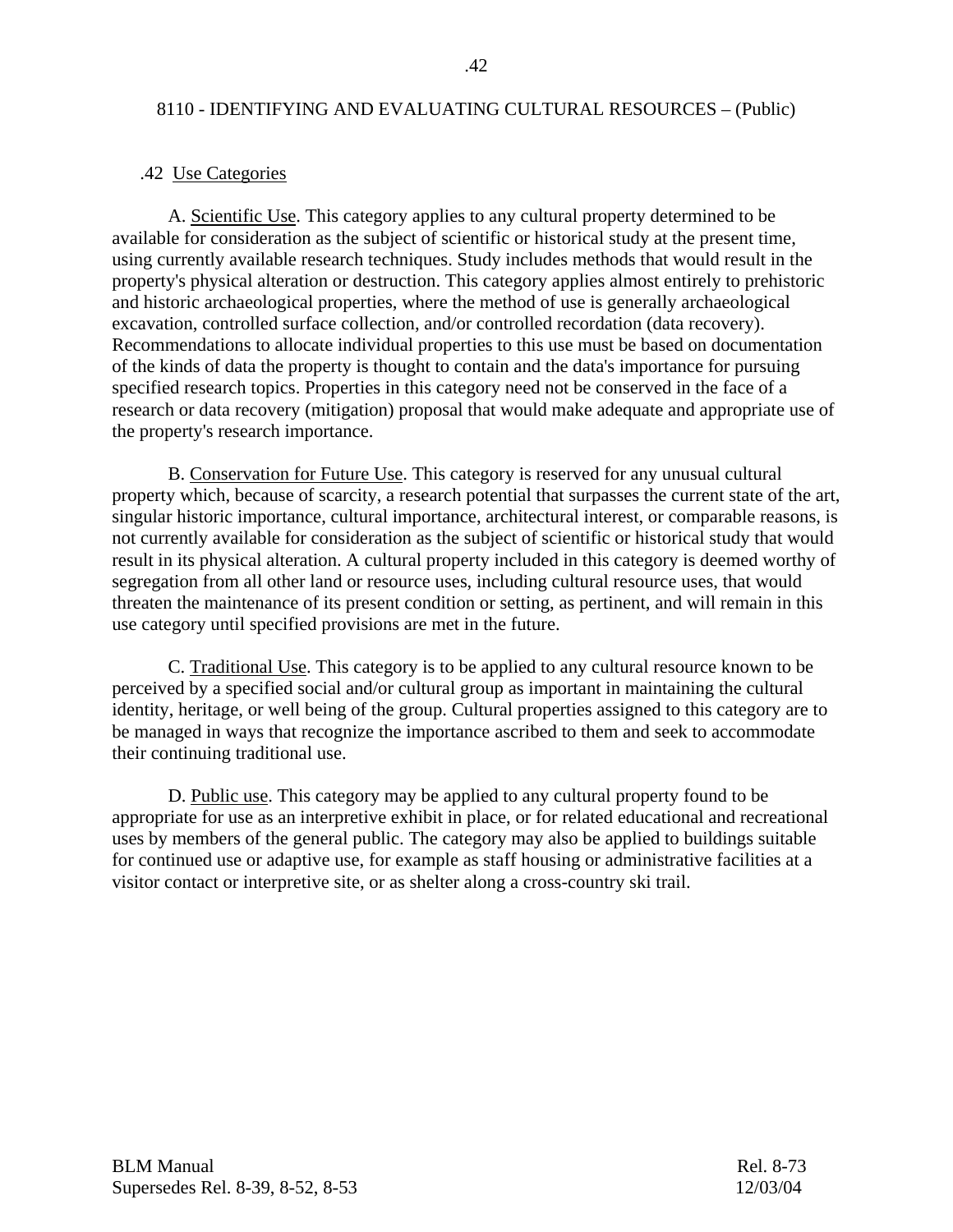E. Experimental Use. This category may be applied to a cultural property judged wellsuited for controlled experimental study, to be conducted by BLM or others concerned with the techniques of managing cultural properties, which would result in the property's alteration, possibly including loss of integrity and destruction of physical elements. Committing cultural properties or the data they contain to loss must be justified in terms of specific information that would be gained and how it would aid in the management of other cultural properties. Experimental study should aim toward understanding the kinds and rates of natural or humancaused deterioration, testing the effectiveness of protection measures, or developing new research or interpretation methods and similar kinds of practical management information. It should not be applied to cultural properties with strong research potential, traditional cultural importance, or good public use potential, if it would significantly diminish those uses.

 F. Discharged from Management. This category is assigned to cultural properties that have no remaining identifiable use. Most often these are prehistoric and historic archaeological properties, such as small surface scatters of artifacts or debris, whose limited research potential is effectively exhausted as soon as they have been documented. Also, more complex archaeological properties that have had their salient information collected and preserved through mitigation or research may be discharged from management, as should cultural properties destroyed by any natural event or human activity. Properties discharged from management remain in the inventory, but they are removed from further management attention and do not constrain other land uses. Particular classes of unrecorded cultural properties may be named and described in advance as dischargeable upon documentation, but specific cultural properties must be inspected in the field and recorded before they may be discharged from management.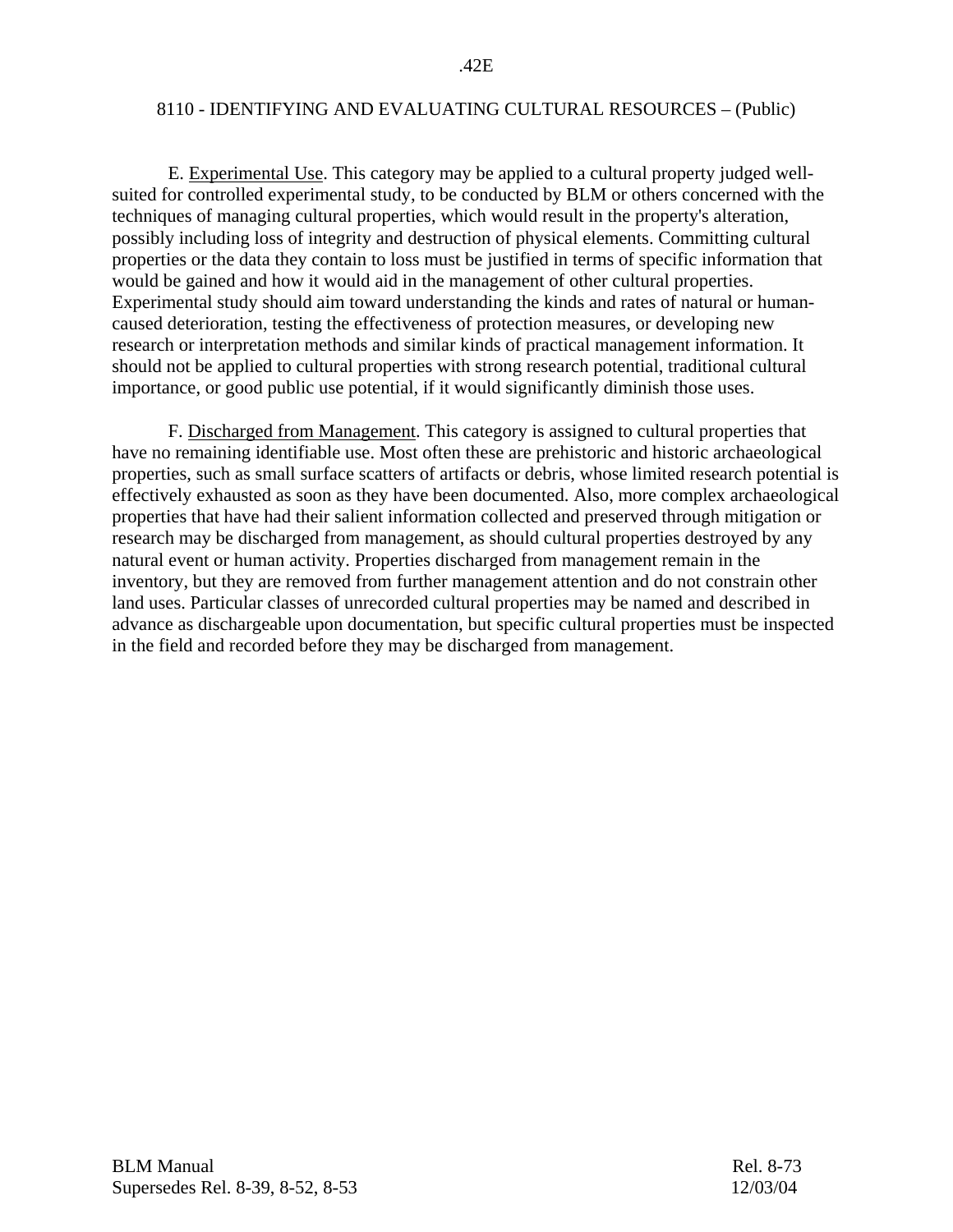.43 Relationship between Evaluation and Allocation. Cultural properties are evaluated with reference to National Register criteria for the purpose of assessing their historical values and their public significance. Such evaluations should be carefully considered when cultural properties are allocated to use categories and decisions are made regarding the appropriateness of National Register nomination and/or long-term preservation. Although preservation and nomination priorities must be weighed on a case-by-case basis, the following table can serve as a general guide to illustrate the relationship between National Register evaluation and allocation to use categories.

| <b>Cultural Resource Use</b><br>Category | <b>National Register</b><br><b>Eligibility</b> | <b>Preservation/National</b><br><b>Register Nomination</b>                                                                                    |
|------------------------------------------|------------------------------------------------|-----------------------------------------------------------------------------------------------------------------------------------------------|
| <b>Scientific Use</b>                    | Usually eligible                               | Long-term preservation not<br>critical; medium National<br>Register nomination priority.                                                      |
| <b>Conservation for Future Use</b>       | Always eligible                                | Long-term preservation is<br>required; highest<br>nomination priority.                                                                        |
| <b>Traditional Use</b>                   | May be eligible                                | Long-term preservation is<br>desirable; nomination<br>priority is determined in<br>consultation with the<br>appropriate cultural<br>group(s). |
| <b>Public Use</b>                        | Usually eligible                               | Long-term preservation is<br>desirable; high nomination<br>priority.                                                                          |
| <b>Experimental Use</b>                  | May be eligible                                | Long-term preservation not<br>anticipated; low nomination<br>priority.                                                                        |
| Discharged from<br>Management            | Not eligible                                   | Long-term preservation and<br>management are not<br>considerations; nomination<br>is inappropriate.                                           |

**TABLE 8110-1. Relationship Among Use Categories, National Register Eligibility, and Preservation/National Register Nomination**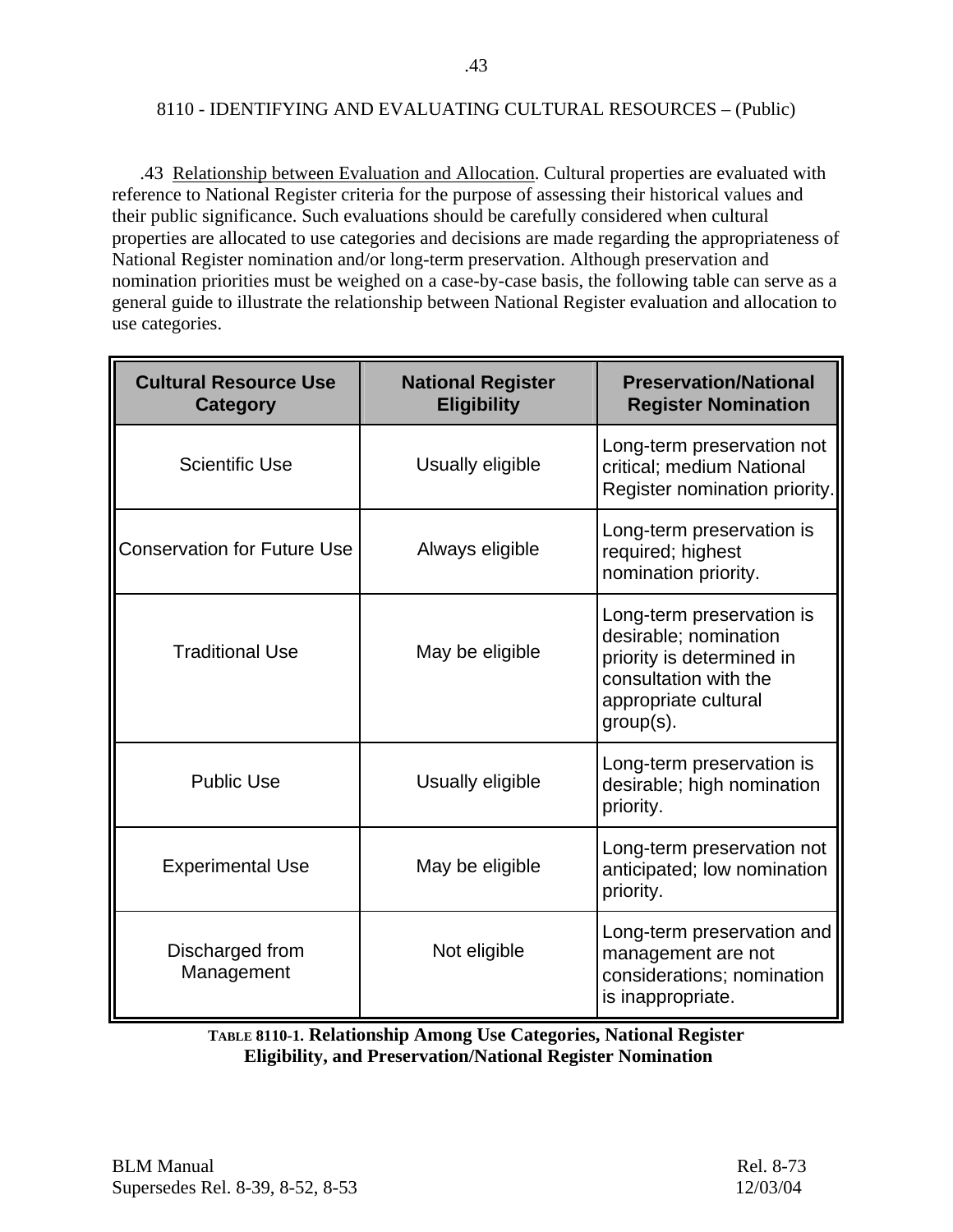#### .44 Consultation with Outside Parties

 A. Consultation with SHPO. In accordance with the national Programmatic Agreement and the State's BLM-SHPO protocol, the Field Office manager should invite the SHPO to participate in developing or revising regional, local and project plans, with regard to cultural property evaluations, allocations to use categories (or revisions to such allocations), identification of objectives, and development of management actions. If evaluations and allocations are jointly agreed to, a major portion of future Section 106 consultation requirements will have been satisfied in advance of specific land use proposals. Evaluations and allocations should be consistent with research and preservation priorities identified in the SHPO's State Historic Preservation Plan and should consider assessments of significance in any historic contexts that have been developed.

 B. Consultation with Tribes. Consultation with American Indian tribes and Alaska Native tribes during the inventory and evaluation information-gathering steps is essential for planning purposes and for subsequent compliance with FLPMA, AIRFA, NHPA, ARPA, NAGPRA, and Executive Order 13007. Involving tribal governments closely at this level of resource identification will greatly facilitate coordination and consultation at later stages of planning and project development. (See Manual Section 8100.08C1, Manual Section 8120 and Manual Handbook H-8120-1.)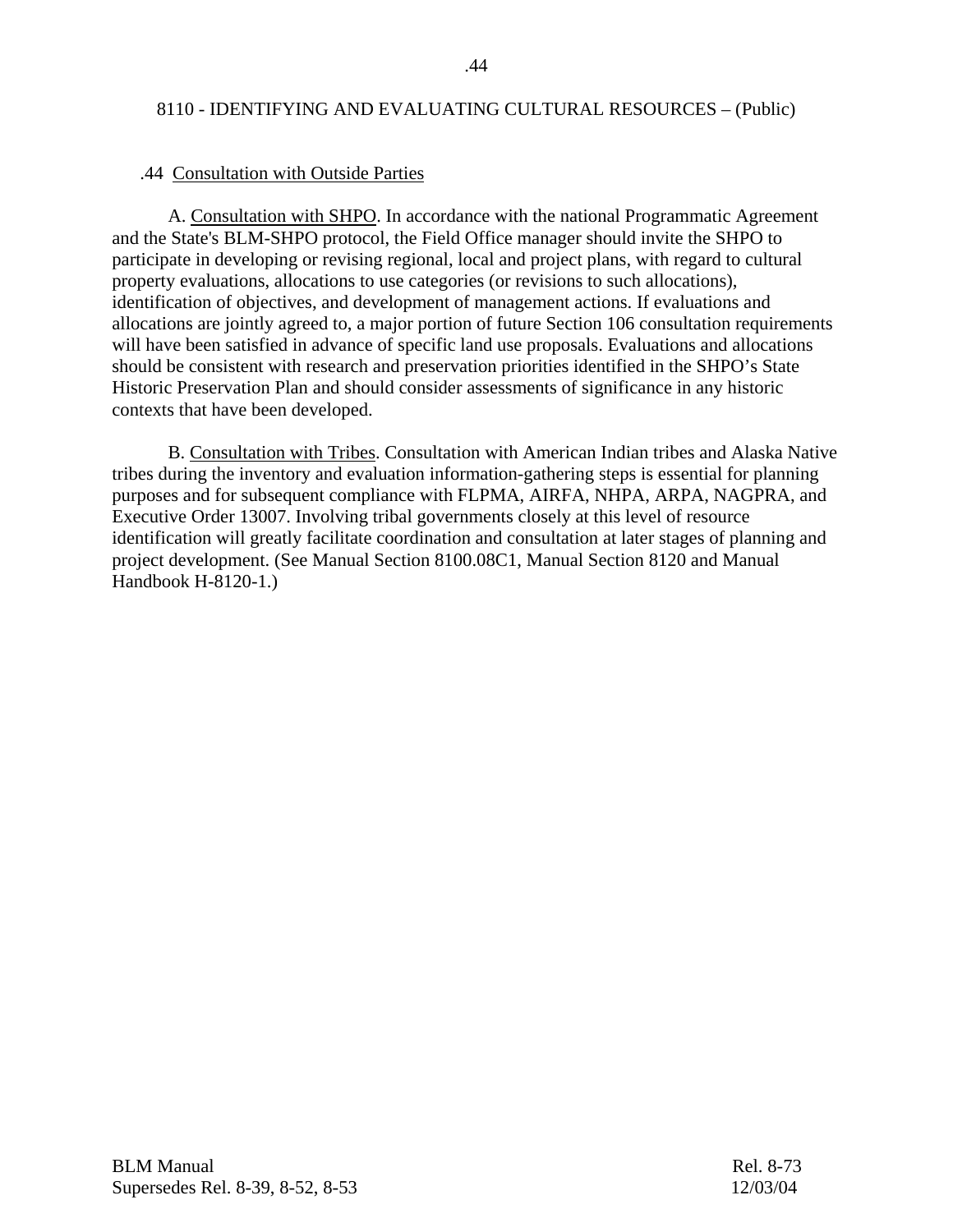#### .5 Documentation and Maintenance of Data, Records, and Maps

 .51 Cultural Resource Inventory Records. The BLM cultural resource inventory record system documents cultural properties discovered as a result of field surveys, and traditional cultural properties identified through interviews connected with class III inventories, ethnographic studies, oral testimony, or other sources of reliable information. Such inventories cannot be considered to be complete until the appropriate records (cultural resource record forms, survey records, project reports, maps and photographs) have been developed and sent to the SHPO as specified in BLM/SHPO Protocols developed under the national Programmatic Agreement. The reliability of data on individual cultural properties obtained from non-BLM sources, particularly older data, shall be ascertained before being incorporated fully as part of the system ("recorded"). All inventory information shall be provided to the SHPO promptly in fulfillment of BLM's data sharing commitments.

 A. Cultural Resource Record Forms. The basic documentation of adequately recorded cultural properties and traditional cultural properties, as applicable, shall be done with forms and formats acceptable to the appropriate state data repositories in a manner that fulfills the data sharing requirements of the national Programmatic Agreement and data sharing agreements and programs that exist for individual states, and be filed as a permanent part of the Field Office filing system.

 B. Survey Record. The results of the inventory for each area surveyed must be recorded and the record made a permanent part of the Field Office filing system. These records shall include the nature and intensity of the inventory, both positive and negative results, and appropriate cultural resource record forms, survey notes, project reports, a catalog of curated materials, maps and photographs. Survey records shall be done with forms and formats acceptable to the appropriate state data repositories in a manner that fulfills the data sharing requirements of the national Programmatic Agreement and data sharing agreements and programs that exist for individual states.

 C. Maps and Photographs. All recorded cultural properties, any traditional cultural concerns that may be represented on maps, and all class II or class III survey units are plotted on scaled maps, preferably using GIS technology, which become a part of the cultural resource inventory record. Photographs and negatives are maintained in proper files, preferably separate from the record forms and cross-keyed to the cultural resource survey record.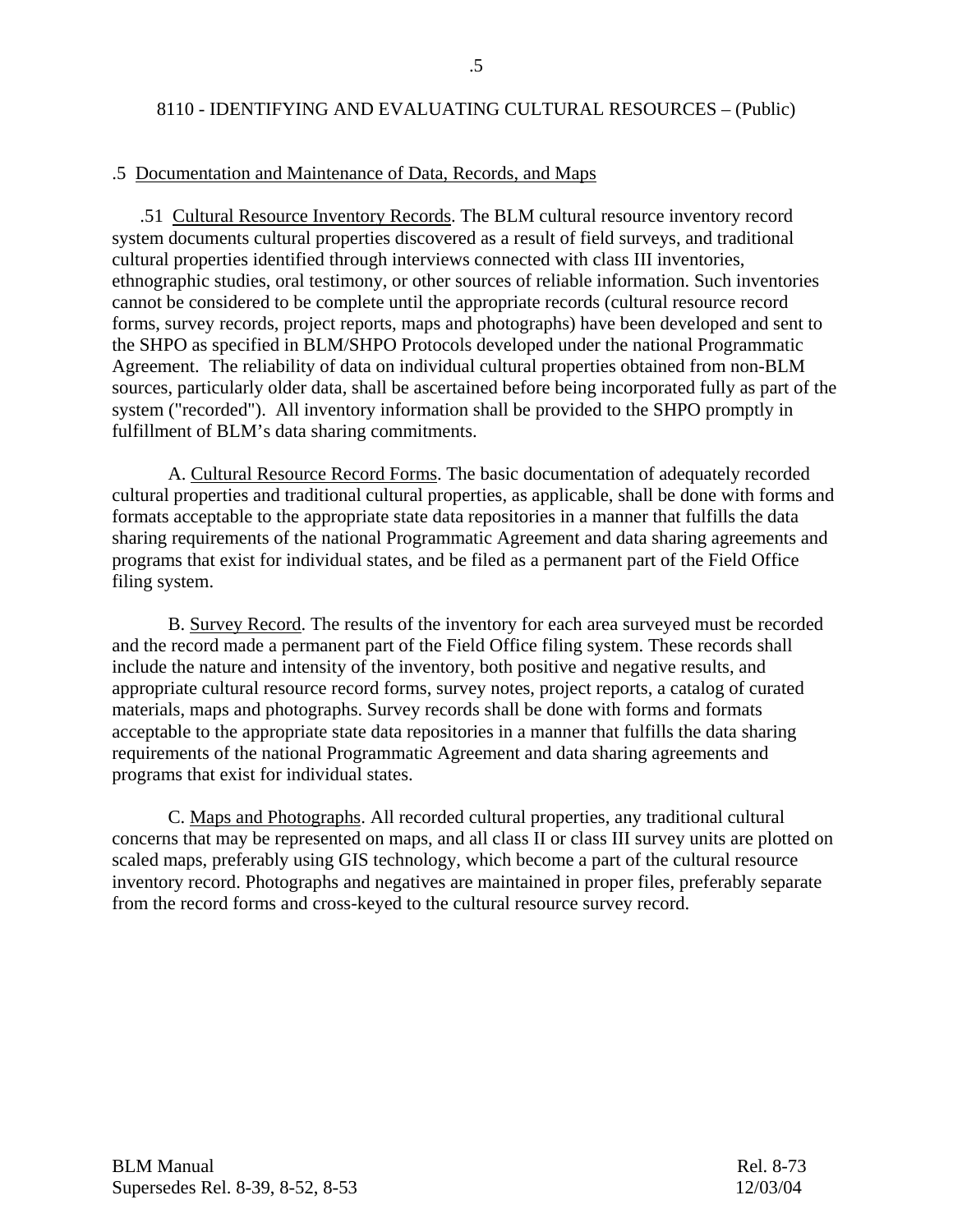#### .52 Maintenance of Inventory and Evaluation Data.

 A. Paper Files. Each Field Office maintains permanent, up-to-date cultural resource inventory and evaluation records files. At a minimum, the records files include all cultural resource inventory and cultural resource evaluation records prepared for cultural resources and areas inventoried within the relevant administrative unit.

 B. Digital Data and Automated Files. Each State Director shall cooperate with the SHPO in developing and supporting automated systems for maintaining and utilizing inventory records, and shall ensure that the systems are sufficiently compatible to fulfill the data sharing aims of the national Programmatic Agreement and data sharing agreements and programs that exist for individual states, and also to support the development of BLM GIS based planning and analysis capabilities.

 .53 Master Maps. Each Field Office will maintain a master set of maps showing all areas surveyed within the administrative unit, the locations of all recorded cultural properties, and any traditional values that can be usefully represented on maps, preferably using GIS technology. Plotted cultural resources are identified by an appropriate reference number acceptable to the appropriate State data repositories in a manner that fulfills the data sharing requirements of the national Programmatic Agreement and data sharing agreements and programs that exist for individual states.

 .54 Inventory Reports. Each Field Office will maintain a permanent file of all cultural resource inventory reports completed within the administrative unit.

 .55 Confidentiality. Cultural resource inventory and evaluation records, maps, and reports may be withheld from disclosure to the public as necessary to protect the resource (see Manual Section 8100 Appendix 5, Sec. 304, and Appendix 8, Sec. 9). Each Field Office shall develop procedures related to internal and external GIS data handling and security.

 .56 Archival Standards. Maintenance of permanent records files, maps, electronic media, and especially photographs, negatives, and slides, should follow archival standards to the extent practical. While it may not be practical to eliminate all possible sources of deterioration, such as fire, humidity, light, and chemical changes, care should be taken not to introduce sources of deterioration when there is a choice. Paper archives should be maintained in an environment conducive to preservation, i.e. temperature and humidity are within acceptable ranges, containers are of an appropriate size and shape, and chemically compatible (folders and sleeves are acid free), and damage from air pollution, light and biological infestations (insects and rodents) is effectively prevented. Digital GIS data records shall be backed up using standard best practice procedures within the computer industry.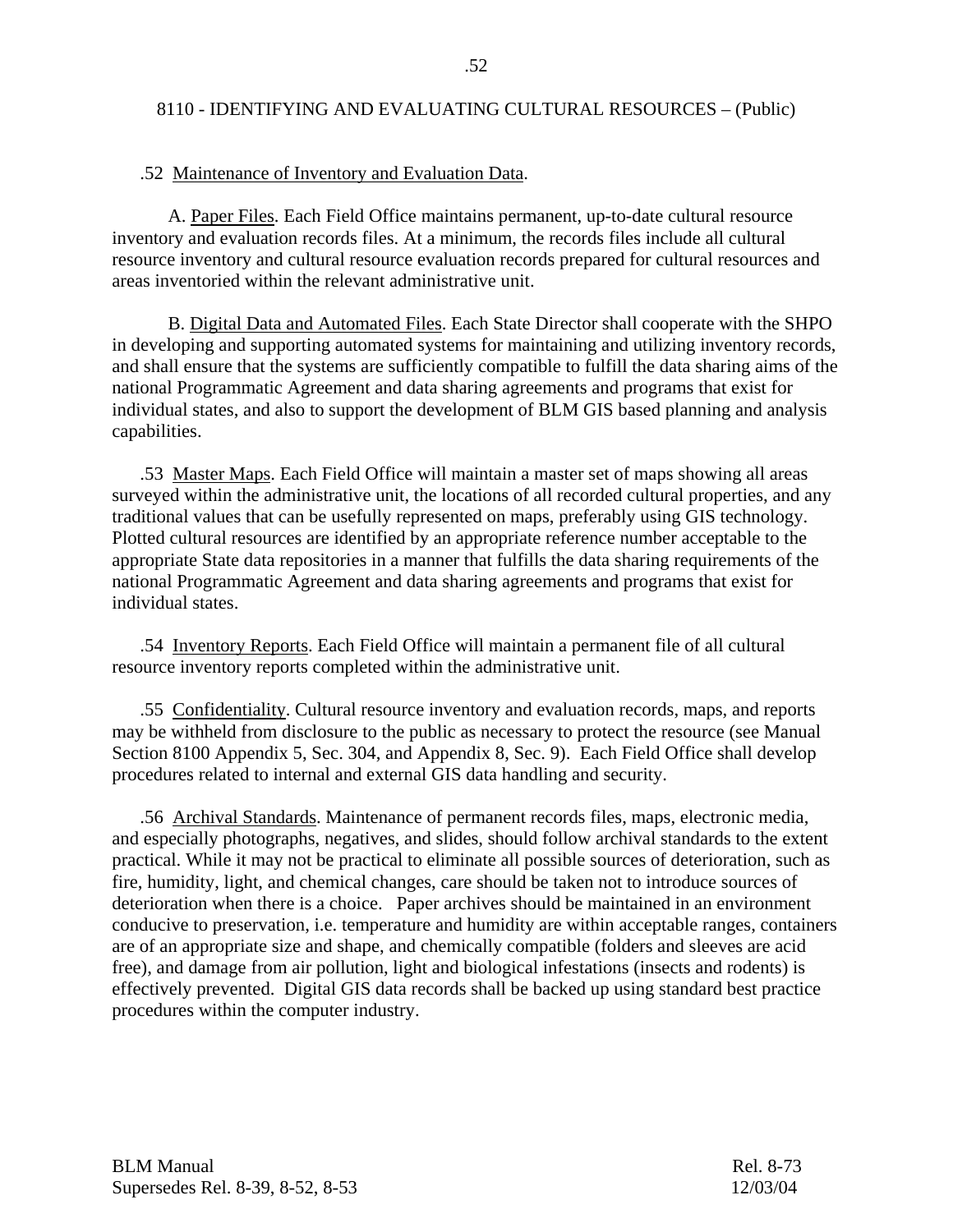.57 Collections. Artifacts, samples, collections, and copies of records, data, photographs, reports, and other documents resulting from inventory must be housed in an appropriate curatorial facility. Field Office files should maintain a record of artifacts, samples, and collections (which remain the property of the United States), where they are located, and any pertinent curatorial agreement.

 .58 Inventory Updating. Field Office managers are responsible for ensuring that class I inventories and associated GIS data layers, including survey areas, cultural resource locations and requirements and strategies of unsurveyed areas, are updated often enough to remain fully useful for multiple use decision making.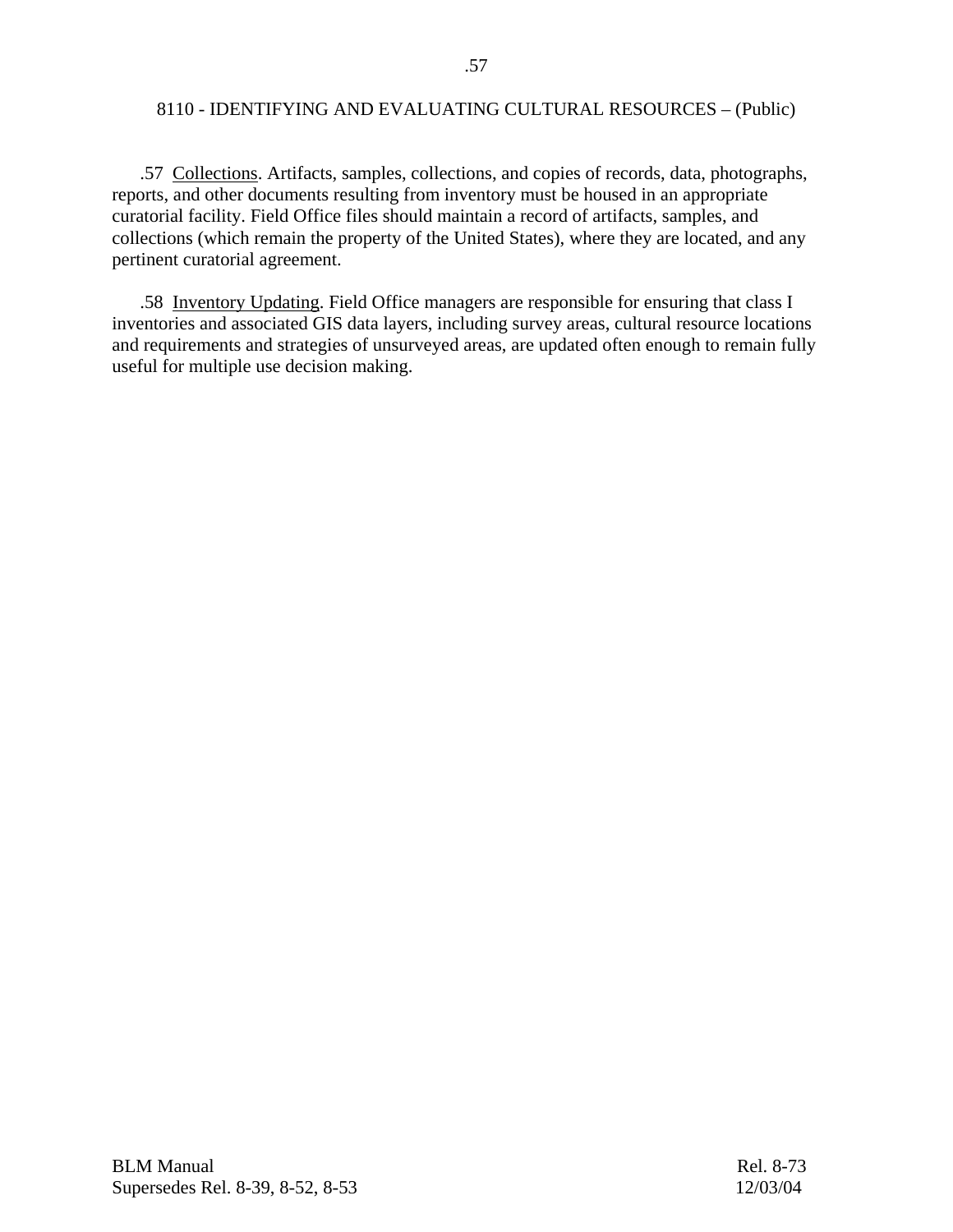#### .6 External Review.

 .61 SHPO Review. SHPO review of inventory findings and evaluation recommendations will be determined in each State according to the provisions of the national Programmatic Agreement and State's BLM-SHPO Protocol. As partners in Field Offices' certification procedures under the national Programmatic Agreement, SHPOs will also be interested in verifying that personnel doing inventory and evaluation work are appropriately professionally qualified (see Manual Section 8100.1 and 2).

 .62 Tribal Review. Inventory findings and evaluation recommendations resulting from consultation with American Indian tribes and Alaska Native tribes under .44 should be communicated to the tribes, so that they can know how their information was employed and what recommended safeguards will be carried into planning.

 .63 Peer Review. Field Office managers responsible for cultural resource inventories and evaluations should seek professional peer review as appropriate to ensure quality products. Peer review is especially desirable during historic context or research design development, or other planning and inventory efforts that form the primary substantive and theoretical basis for evaluation and planning. It is also appropriate for planning, implementing, and reporting major inventory or data recovery projects. State and/or regional professional cultural resource associations, universities, and SHPOs are good sources for identifying possible reviewers.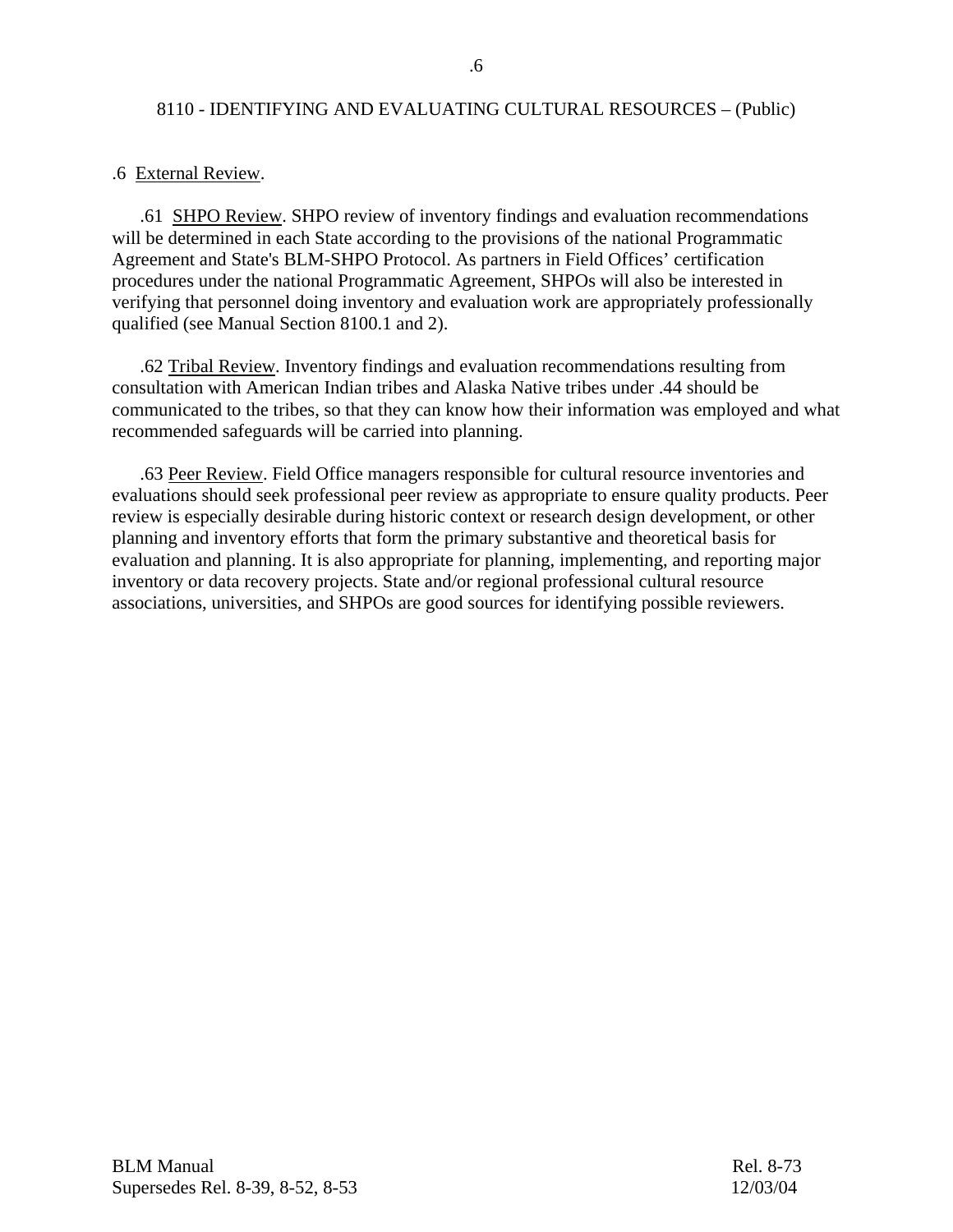## Appendix 1  $(.05E; .32A)$

# 8110 - IDENTIFYING AND EVALUATING CULTURAL RESOURCES – (Public)

|                                                                                                                                | <b>List of Selected National Register Bulletins</b>                                                                                                                                                  |
|--------------------------------------------------------------------------------------------------------------------------------|------------------------------------------------------------------------------------------------------------------------------------------------------------------------------------------------------|
| <b>Number</b>                                                                                                                  | <b>Title</b>                                                                                                                                                                                         |
| 15                                                                                                                             | How to Apply the National Register Criteria for<br>Evaluation                                                                                                                                        |
| <b>16A</b>                                                                                                                     | How to Complete the National Register Registration<br>Form                                                                                                                                           |
| 16B                                                                                                                            | How to Complete the National Register Multiple Property<br><b>Documentation Form</b>                                                                                                                 |
| 18                                                                                                                             | How to Evaluate and Nominate Designed Historic<br>Landscapes                                                                                                                                         |
| 30                                                                                                                             | Guidelines for Evaluating and Documenting Rural<br><b>Historic Landscapes</b>                                                                                                                        |
| 32                                                                                                                             | Guidelines for Evaluating and Documenting Properties<br><b>Associated with Significant Persons</b>                                                                                                   |
| 36                                                                                                                             | Guidelines for Evaluating and Registering Historical<br>Archeological Sites and Districts (Note: also applicable<br>to evaluating and registering prehistoric archaeological<br>sites and districts) |
| 38                                                                                                                             | Guidelines for Evaluating and Documenting Traditional<br><b>Cultural Properties</b>                                                                                                                  |
| 39                                                                                                                             | Researching a Historic Property                                                                                                                                                                      |
| 41                                                                                                                             | Guidelines for Evaluating and Registering Cemeteries<br>and Burial Places                                                                                                                            |
| 42                                                                                                                             | Guidelines for Identifying, Evaluating and Registering<br><b>Historic Mining Properties</b>                                                                                                          |
| Available from the National Register of Historic Places, National Park<br>Service, 1849 C Street, N.W., Washington, D.C. 20240 |                                                                                                                                                                                                      |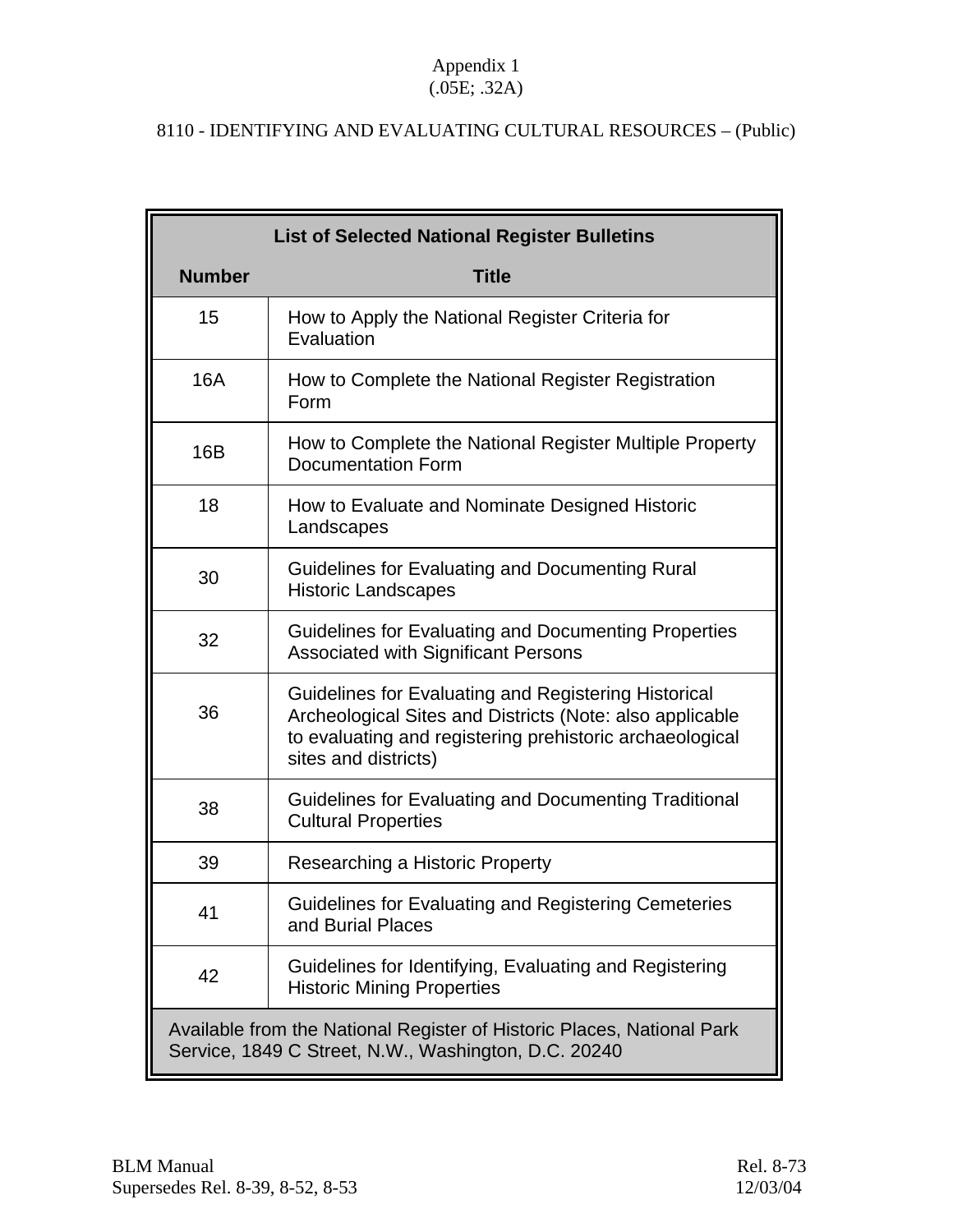## Appendix 2, Page 1 (.06F; .21C4)

## 8110 - IDENTIFYING AND EVALUATING CULTURAL RESOURCES – (Public)

## **Recording Cultural Resource Locations Using Global Position System (GPS) Technology**

**Purpose and Objective.** This guidance describes minimum requirements for recording BLM cultural resource locations using GPS technology. The BLM has required the use of GPS to record all cultural resource locations since April 1, 2004.

The GPS has become a major tool both for traditional mapping applications and for Geographic Information System (GIS). The main objective of this guidance is to improve the overall reliability of site location information recorded by cultural resource specialists, including cooperators, contractors, and permittees; and to support the standardization and expansion of GIS applications for cultural resource management.

**Accuracy Standard.** The accuracy standard for cultural resource location data shall be a mean error of +/-12.5 meters or less, at a 95 percent confidence level. This mean error requirement is consistent with the National Map Accuracy Standard for 1:24,000 scale quadrangles and Federal Geographic Data Committee (FGDC) reporting requirements. This degree of accuracy can be achieved with a variety of contemporary GPS equipment. Appropriate equipment is defined as GPS technology that meets the accuracy standard.

**Field Observation Standards – GPS.** Cultural resources shall be located by reporting a minimum of one GPS-observed coordinate taken in the approximate estimated visible center (centroid) of the resource. The centroid need not be perfectly central to a site, but it must lie in the site's approximate center for map-plotting purposes. Multiple coordinates shall be used to define the approximate centerline of a linear resource (e.g., trail), if field judgment suggests that a single centroid is insufficient to record its location. More points, lines or polygons may be taken for other mapping purposes, including recording project area boundaries, site datums or markers, or internal attributes. Applicability of this standard for recording isolated finds shall be a State-level decision.

**Field Observation Standards – UTM.** In addition, cultural resource locations shall be reported using the Universal Transverse Mercator (UTM) coordinate system, North American Datum 1983 (NAD83). This is the same standard used for the National Register of Historic Places. A State Historic Preservation Office may also request that locations be reported in a State-specific coordinate system. Consequently, it is important that all reported coordinates clearly identify the coordinate system used.

**Alternative Field Observation Methods.** In situations where GPS observations are not practical or possible due to geography, vegetation, satellite availability, or the presence of hazardous materials, the recorder should locate the resource using GPS offset equipment and capabilities, map coordinates, or a combination of GPS and other techniques. Such non-GPS methods must be described in the site or project area record.